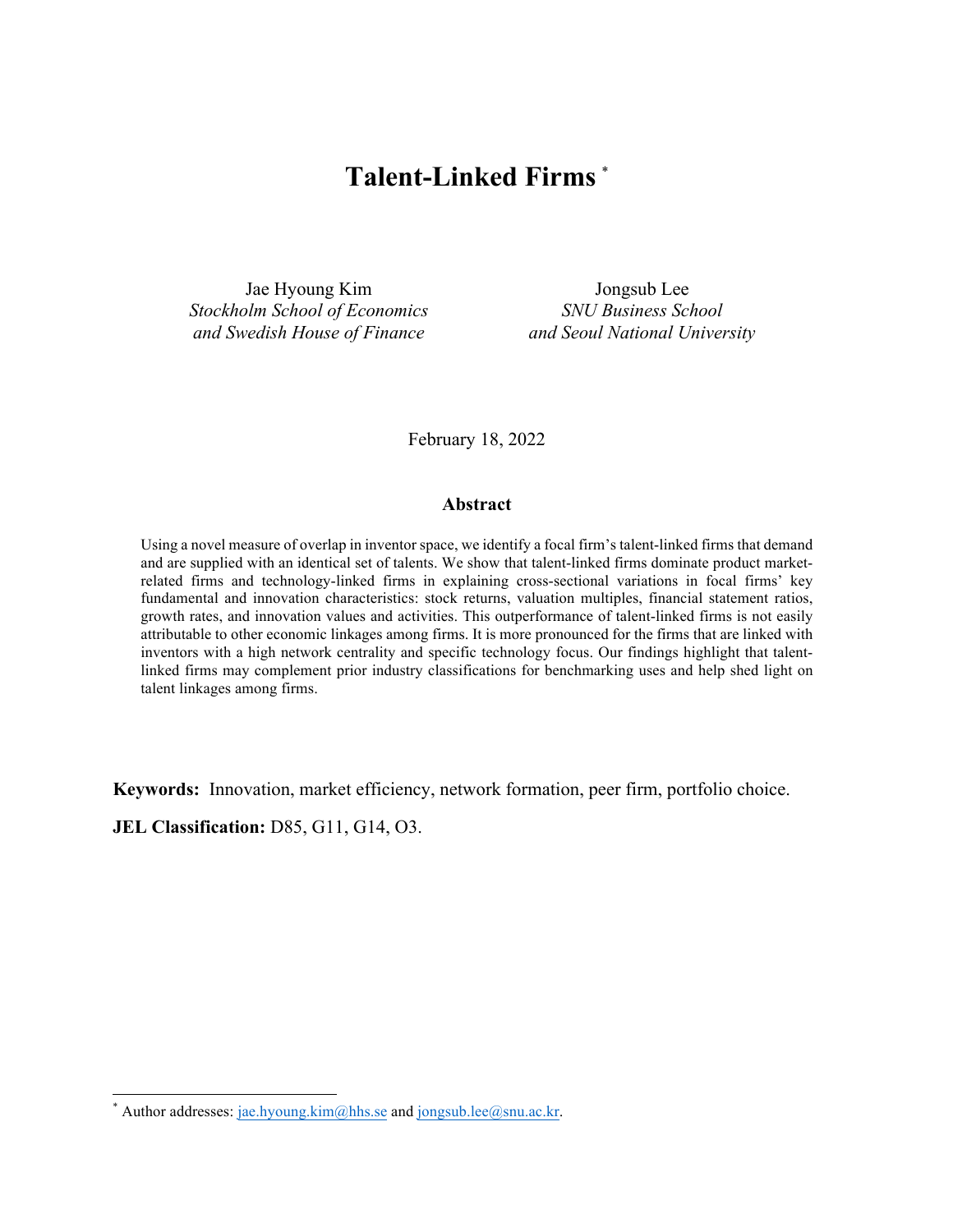*"There's no better run company… They attract the most amazing talent. No one can compete."* (Baron Funds, 3Q21 Letter)

In today's talent-driven economy, talent possessed by a firm is a key dimension of the firm's value, innovation, and, ultimately, growth. Talented employees are, thus, arguably the most important assets for firms (Gambardella et al. 2011, Liu et al. 2017, Bhaskarabhatla 2021). Yet, talent is not easily observable and measurable, and the talent space of a firm is unstructured and high-dimensional. Researchers and practitioners in both economics and finance recognize how challenging it is to value talent-intensive firms and, thus, rely on industry classification schemes by which the firms are benchmarked.<sup>1</sup>

Industry classifications, however, may not be economically relevant benchmarks from a talent-driven economy point of view. Firms in the same industry classification are likely to have similar end-products, but economically related firms are not always operating in proximate product space. For instance, two economically related firms with the same technology may have minimal overlap in product space but can be related in terms of fundamentals and performance.

Prior studies show that economic linkages among firms include not only product-market linkages, but also others including technology (Lee et al. 2019), customer-supplier (Menzly and Ozbas 2010), and business-line (Cohen and Lou 2002) linkages. Nevertheless, these economic linkages do not fully appreciate talent linkages among firms. For example, Apple and Tesla provide different end-products, but they demand similar talents whilst being economically related.<sup>2</sup>

<sup>&</sup>lt;sup>1</sup> With a proliferation of industry classification schemes, researchers and practitioners widely use the Standard Industrial Classification (SIC) scheme, the North American Industry Classification System (NAICS) scheme, the Global Industry Classification Scheme (GICS), and the Text-Based Network Classification (TNIC). These industry classification schemes heavily rely on overlap in product space among firms.

 $2$  See Balakrishnan (2015) for an interview with Elon Musk on Tesla's talent competitors.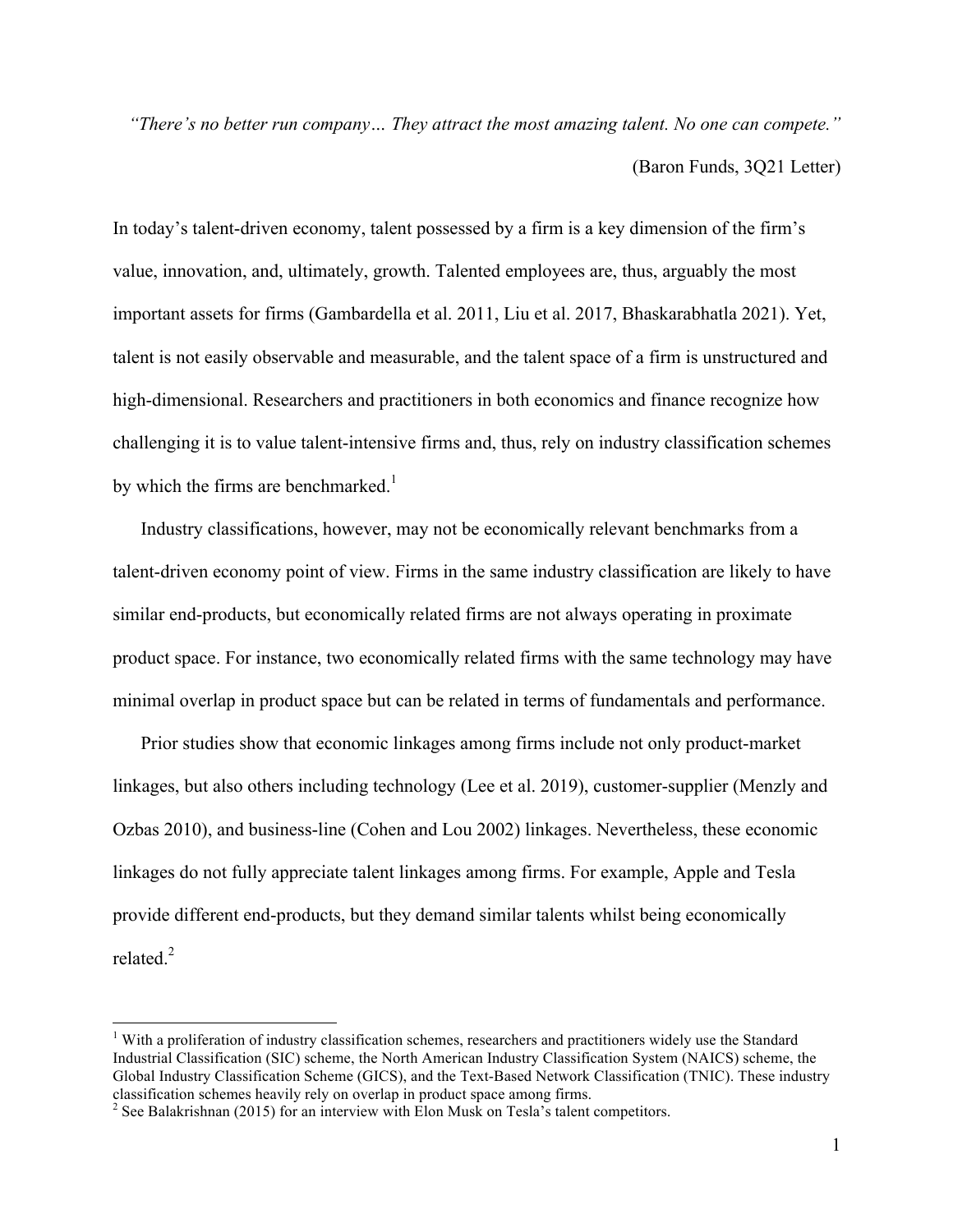In this study, we develop a talent proximity score that measures talent closeness between focal firms and peer firms and use it to identify each firm's talent-linked firms. We then address benchmarking problems in economics and finance. To create the talent proximity score, we use the patent distribution across inventors. The United States Patent and Trademark Office (USPTO) issues patents to inventors, and each patent includes inventors' names. We use this information to find overlapped inventors appearing in patents issued within the past five years and create an annual measure of talent closeness for all pairs of firms.

If an inventor contributes to two firms' patents, we assume that these firms not only demand but also are supplied with an identical set of talents. Simply, we interpret the inventor as a reduced form or a unique set of talents. Then, we identify these two firms that overlap in talent space, instrumented by overlap in inventor space, as talent-linked firms. As mentioned, talent has been recognized as a central driver of firms' values and innovation (Gambardella et al. 2011, Liu et al. 2017, Bhaskarabhatla 2021). We expect that talent-linked firms are economically related firms that outperform other economic benchmarks for explaining variations of focal firms' characteristics.

To measure talent closeness between firms, we first define Talent proximity score<sub>iit</sub> as the following uncentered correlation of the patent distributions across inventors between focal firm *i* and peer firm *j*: *Talent proximity score*<sub>ijt</sub> =  $\frac{(I_{it}I'_{jt})}{(I_{it}I')^{1/2}(I_{it})}$  $\frac{(t_{it})_{it}}{(I_{it}I'_{it})^{1/2}(I_{jt}I'_{jt})^{1/2}}$ , where  $I_{it}$  =

 $(I_{it1}, I_{it2}, ..., I_{itn})$  serves as a vector of firm *i*'s proportional share of patents across *n* inventors within the rolling-window of the past five years as of time *t*. In other words, we simply measure talent closeness between firms annually using the overlap in inventor names appearing in firms' previously issued patents. Appendix IA shows an example of how the measure is computed for each firm pair.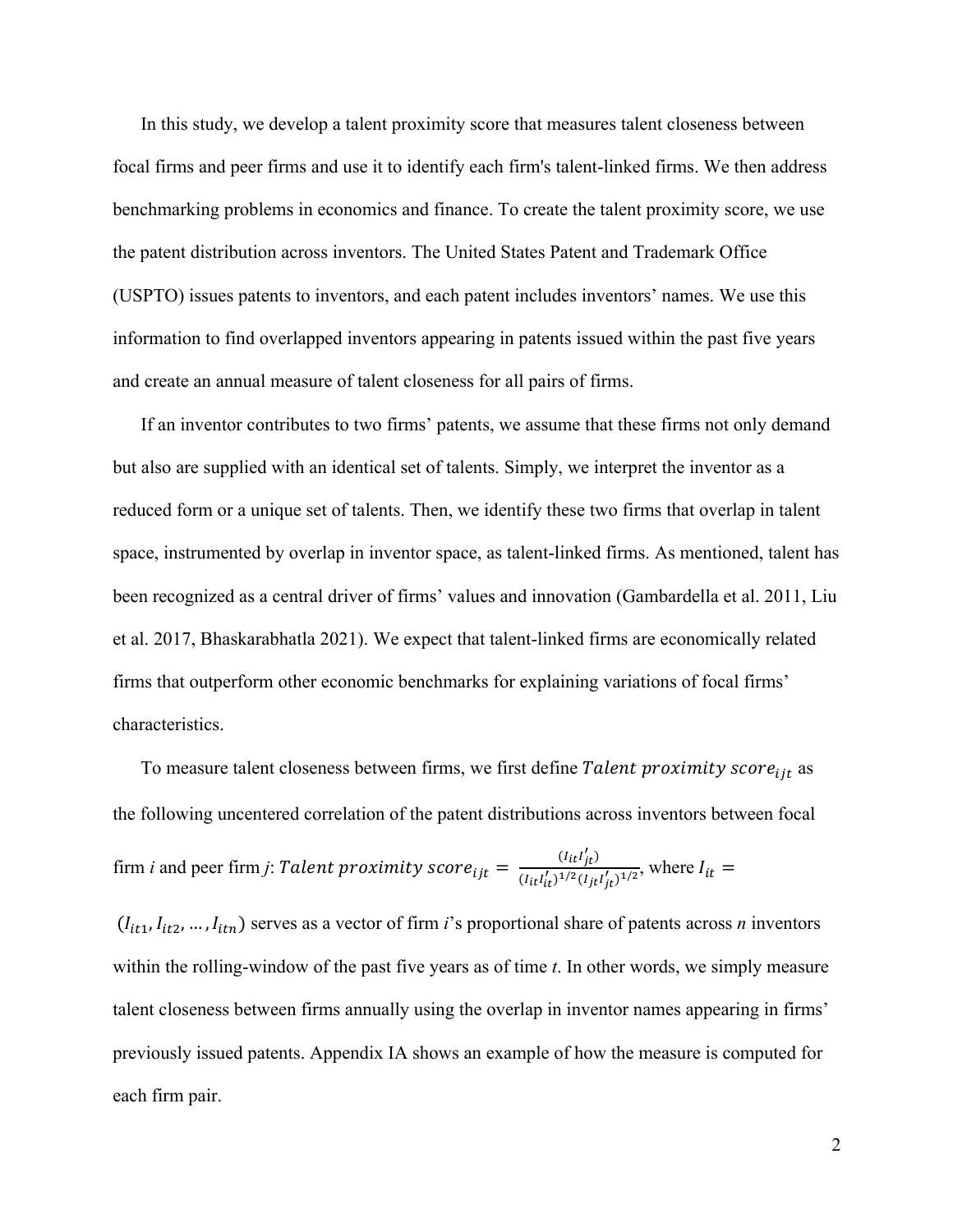We then identify a focal firm's talent-linked firms by sorting firms using

Talent proximity score. We interpret talent-linked firms as the focal firm's peers in the talent similarity sense. In this talent-driven economy, we expect that the focal firm's talent-linked firms are more likely to be economically related than firms operating in proximate product space because talent is the key determinant of firm value and innovation.

We provide evidence that talent closeness among firms reflects information about fundamental and innovation characteristics. We first show that talent-linked firms are not fully constrained by industry classifications. On average, 7% of the ten closest talent-linked firms for the focal firm are its ten closest product market-related firms (Hoberg and Phillips 2010, 2014), and 11% of them are the focal firm's ten closest technology-linked firms (Lee et al. 2019). We then show, for the group of focal firms, their talent-linked firms explain the cross-sectional variations in the following dimensions more than product market-related firms and technologylinked firms: stock returns, valuation multiples, financial ratios, and growth rates.

Firms' fundamental characteristics are closely related to their innovation characteristics. Talent linkages among firms are also likely to be closely related in terms of innovation characteristics. Indeed, we find that talent-linked firms explain the cross-sectional variations of focal firms' innovation characteristics more than product market-related firms and technologylinked firms.

We provide a battery of robustness tests for our baseline returns tests. We document our findings hold in sample sub-periods. We also show that our findings are robust to varying the number of peers for portfolio construction. Our results are consistent even with taking account of other economic linkages including similar customer-supplier, business-line, and executive linkages (Menzly and Ozbas 2010, Erkens 2011, Cohen and Lou 2012).

3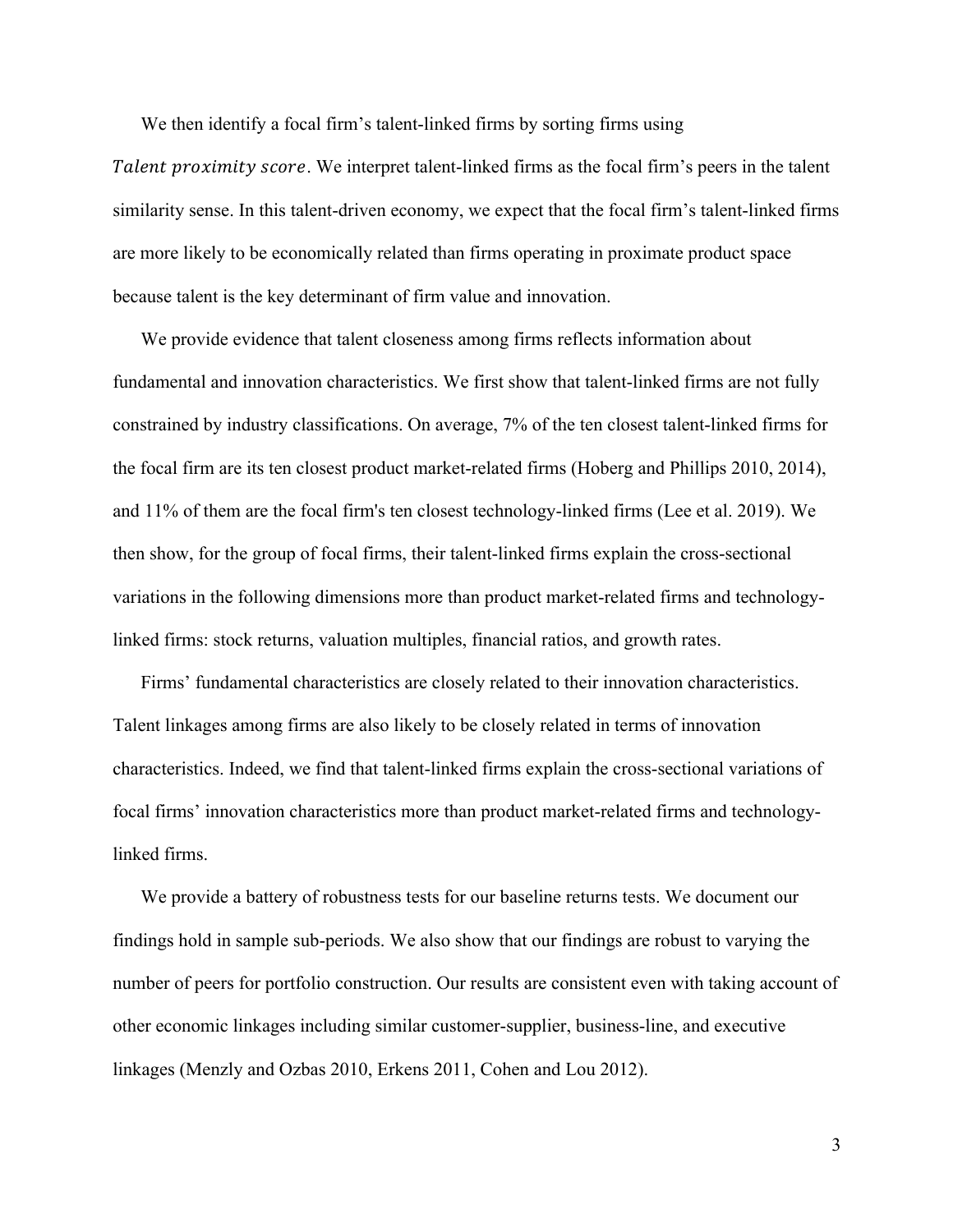Last, we further examine whether the economic linkage we capture is a talent linkage. We show that talent-linked firms that are connected with an inventor, who has a high network centrality, explain focal firms' cross-sectional variations in stock returns more than other talentlinked firms. Our argument is that this central inventor is likely to increase knowledge spillover among firms. Likewise, we find that talent-linked firms that are linked with inventors who have specific technology focus outperform in explaining focal firms' cross-sectional variations in stock returns. The intuition is that this specialized inventor is more likely to connect firms than less specialized inventors. Taken together, our measure captures firms in similar talent spaces.

The outperformance of talent-linked firms in explaining the cross-sectional variations in the fundamental and innovation characteristics may come from several reasons. First, the talent proximity score is based on inventors. Their talents are likely to lead to firms' fundamental and innovation changes that are not captured in other economic benchmarks. Second, a set of talentlinked firms to the focal firm changes every year based on the annually updated talent proximity score. The score is symmetric between any two firms, but their relative importance may be different. This flexible set of talent-linked firms for each focal firm may contribute to the outperformance over other industry classifications as economic benchmarks.

We show that the talent proximity score follows a power-law distribution. Differently put, the closest talent-linked firm to the focal firm is much closer to the rest of the talent-linked firms to the focal firm. We can interpret this power-law distribution as follows: talent linkages to the focal firm decrease at an exponential rate, and only the small set of talent-linked firms are important to the focal firm in the talent closeness sense. This implies that a broad industry classification may not be informational.

4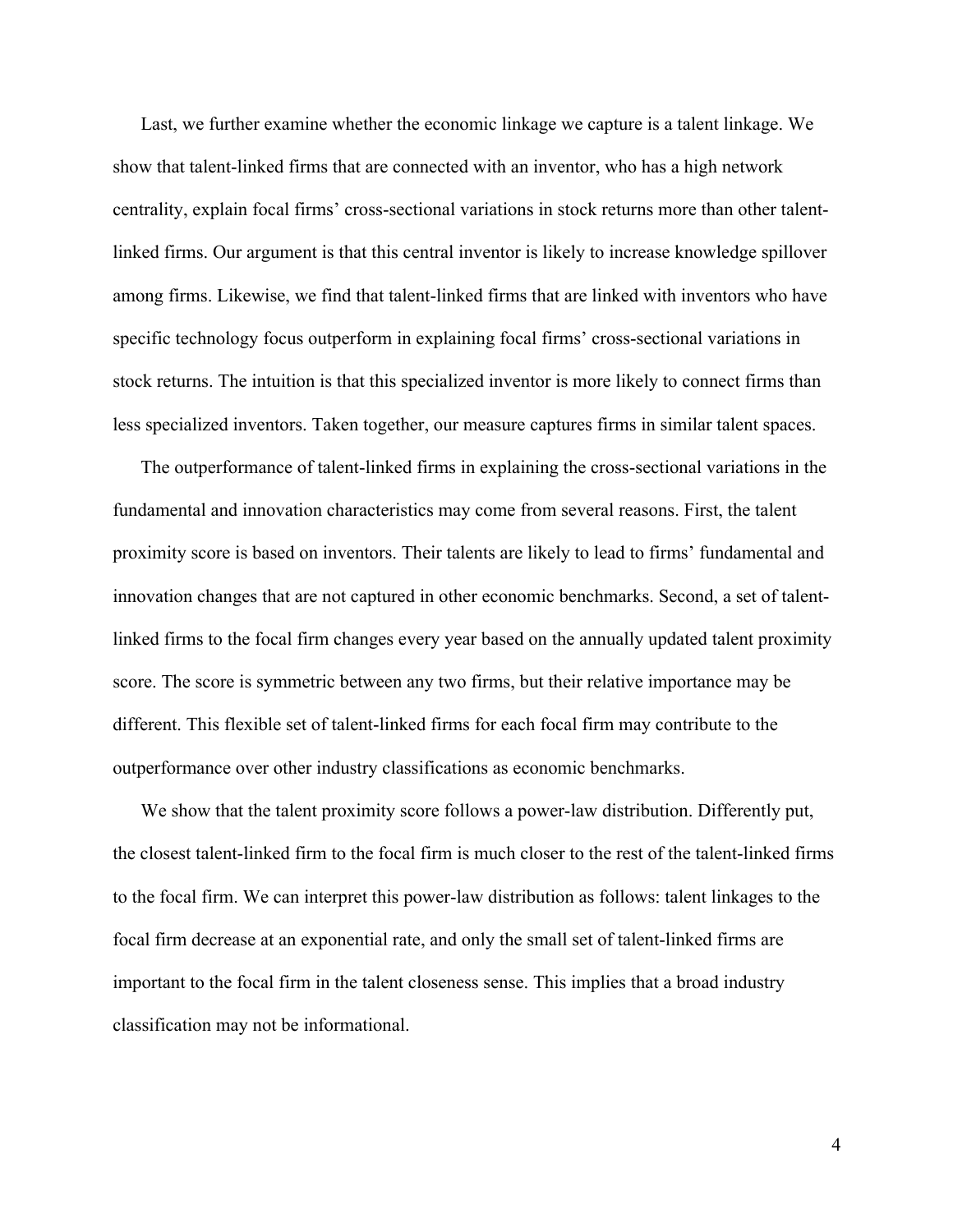In sum, we find economically related firms by identifying talent-linked firms. We show that talent linkages among firms capture the cross-sectional variations of firms' fundamental and innovation characteristics. Talent-linked firms are, thus, more informational to the focal firms in terms of fundamental and innovation characteristics than other economic benchmarks.

It is worth noting that our measure is based on the inventors contributing to firms' patents. Thus, our method may not apply to firms that have not issued a patent. However, a firm not issuing a patent is less likely to be a talent-intensive firm. In other words, these firms are easy-tovalue firms that may not be in the need of economic benchmarks to value. Ultimately, our study identifies hard-to-value firms' economic benchmarks, so this limitation does not diminish the value of our study.

The remainder of the paper is structured as follows. Section I provides the background and literature of this study. Section II describes our data and variables. Section III presents our empirical strategies and results. Section IV provides robustness tests. Section V concludes our study.

#### **I. Background**

This study contributes to the literature on economic linkages among firms and firm value. First, prior studies document economic linkages among firms. These include product-market, technology, customer-supplier, business-line, and labor-market linkages (Hoberg and Phillips 2010, Lee et al. 2019, Li 2017, Gutierrez et al. 2019, Liu and Wu 2019). Our paper extends the relatively less studied literature on labor-market linkages specifically by providing evidence that there are talent linkages through overlapped inventor space among firms. We show that talent linkages capture strong economic affinities.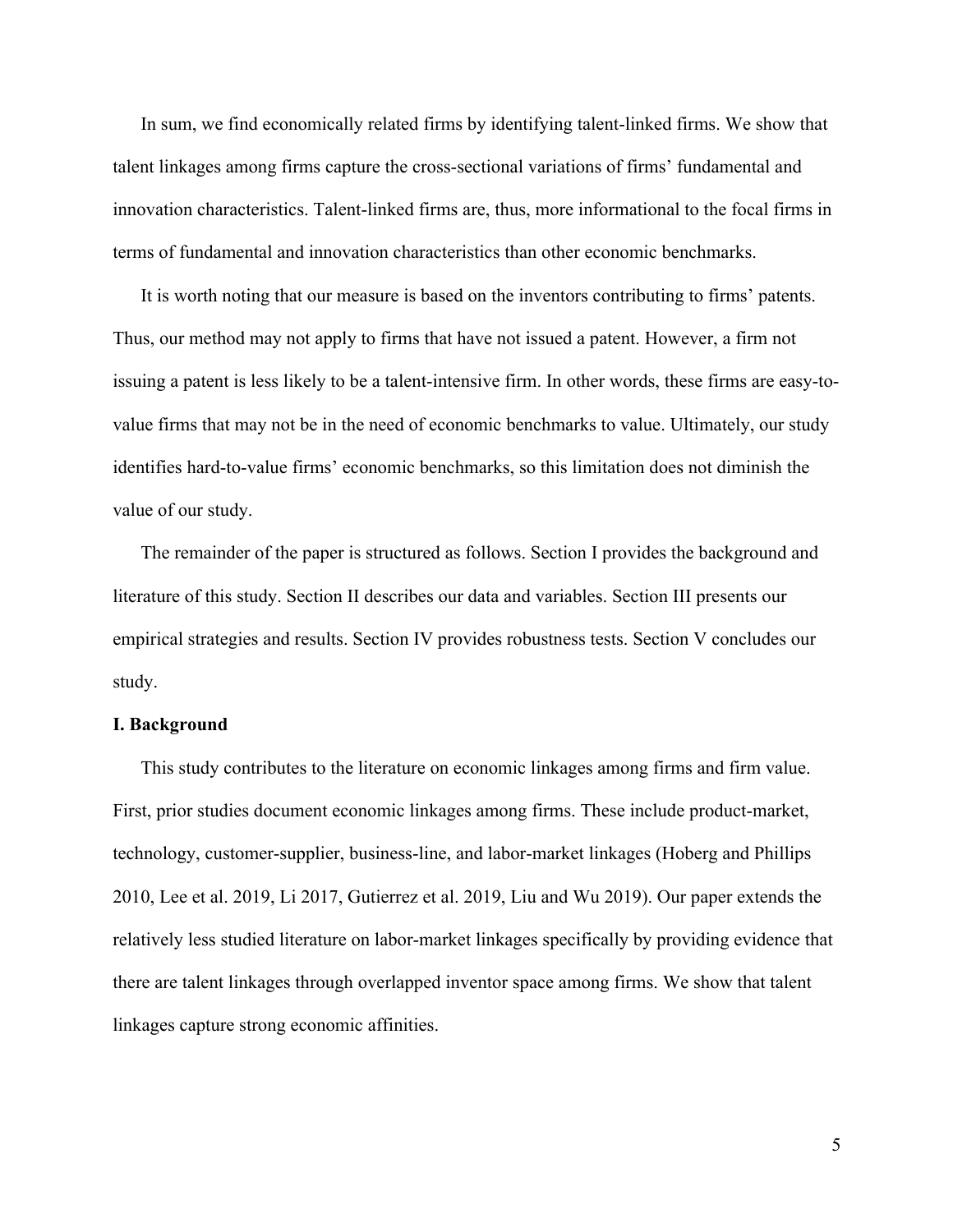Second, there is a large body of literature on measures of innovation value. Prior studies focus on patents' scientific value, economic value, and technical novelty to measure firm innovation value. For example, the number of citations of a patent reflects its scientific value. Kogan et al. (2017) measure a patent's economic value in dollar terms using the patent's impact on stock returns, and Arts et al. (2021) develop text-based measures of patents to reflect technical novelty. Relatively recent studies provide evidence that inventors are a key determinant of these innovation values (Liu et al. 2017, Bhaskarabhatla 2021). We extend this literature by providing evidence that an inventor, who contributes to multiple firms' patents, links firms' innovation values and, ultimately, firm values.

## **II. Data description and defining talent-linked firms**

#### *A. Data and talent proximity score*

We use the United States Patent and Trademark Office (USPTO) PatentsView database and the CRSP/Compustat Merged database for patent information and firms' financial information, respectively. We first collect all patents granted data, totaling 7,626,142 patent filings, during the period between 1976 and 2020 from the USPTO PatentsView database. Out of these patents, following prior work, we focus on 6,912,290 utility patents. The remaining patents are matched to PERMNOs, CRSP firm names, using the patent number and PERMNO linking table (Kogan et al., 2017). Patents with missing CRSP firm names are filtered out, and this leaves us with 2,425,923 patents. Table 1 shows details for our filters.

Our main sample focuses on listed firms with ordinary common shares on one of the following three exchanges: NYSE, NASDAQ, and AMEX. Following Bhojraj, Lee, and Oler (2003) and Lee et al. (2015), using Compustat quarterly data, we only focus on firm observations that do not miss total assets, total long-term debt, net income before extraordinary items, debt in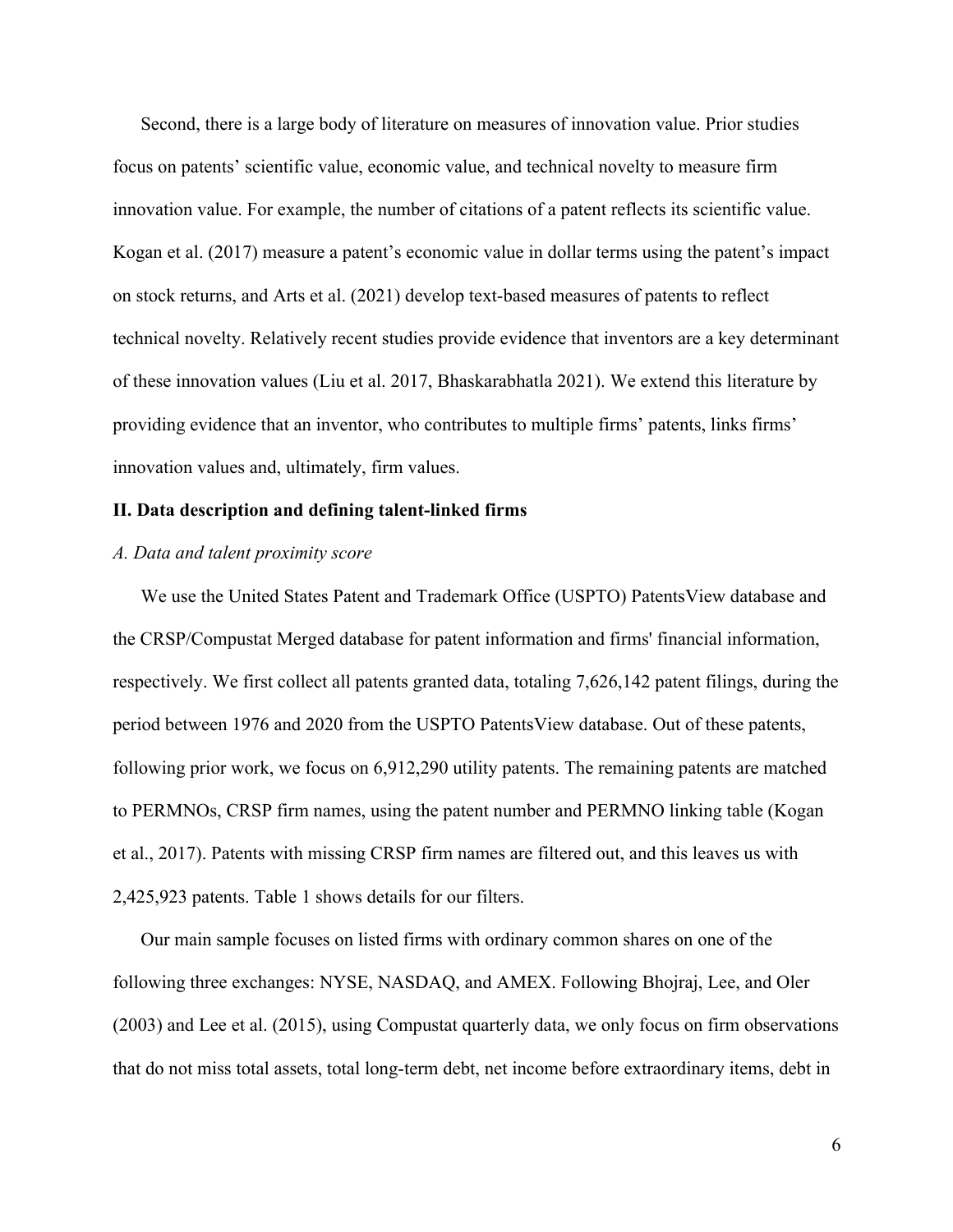current liabilities, and operating income after depreciation. We also drop firms that have no overlap in inventor space over the rolling-window of the past five years as of time *t*. These filters leave us with 3,402 unique firms between 1981 and 2020.

Inspired by Jaffe (1986) and Lee et al. (2015, 2019), we develop the talent proximity score,

$$
Talent\ proximity\ score_{ijt} = \frac{(l_{it}l'_{jt})}{(l_{it}l'_{it})^{1/2}(l_{jt}l'_{jt})^{1/2}},\tag{1}
$$

between two firms in calendar year *t* to measure the degree of talent closeness. In equation (1),  $I_{it} = (I_{it1}, I_{it2}, ..., I_{itn})$  serves as a vector of firm *i*'s proportional share of patents across *n* inventors over the rolling-window of the past five years as of time *t*. This score is defined as the uncentered correlation of the patent distributions between two firms *i* and *j*. The talent proximity score has the following properties. First, it ranges from zero to one. If inventor names appearing in the formally issued patents within the previous five years between two firms perfectly overlap, the talent proximity is one. Second, the score is symmetric between any two firms. However, the relations between the two firms may be asymmetric. For example, firm *i* may be the closest peer of firm *j* in terms of talent but not vice versa. This characteristic allows identifying talent-linked firms' relative importance to the focal firm.

The talent proximity score reflects the degree of talent closeness between two firms. Our intuition follows the following simple logic: if an inventor contributes to firm *i* and firm *j* in issuing patents, these two firms are likely to demand the same talent. The inventor supplies the demanded talent if the inventor receives at least one patent grant in each firm *i* and *j*. Then, these two firms are classified as talent-linked firms.

We only use firms that have the product similarity score (or Text-Based Network Industry Classifications score) developed by Hoberg and Phillips (2010, 2014). This score is a measure of product-market closeness between two firms, and this score helps identify product market-related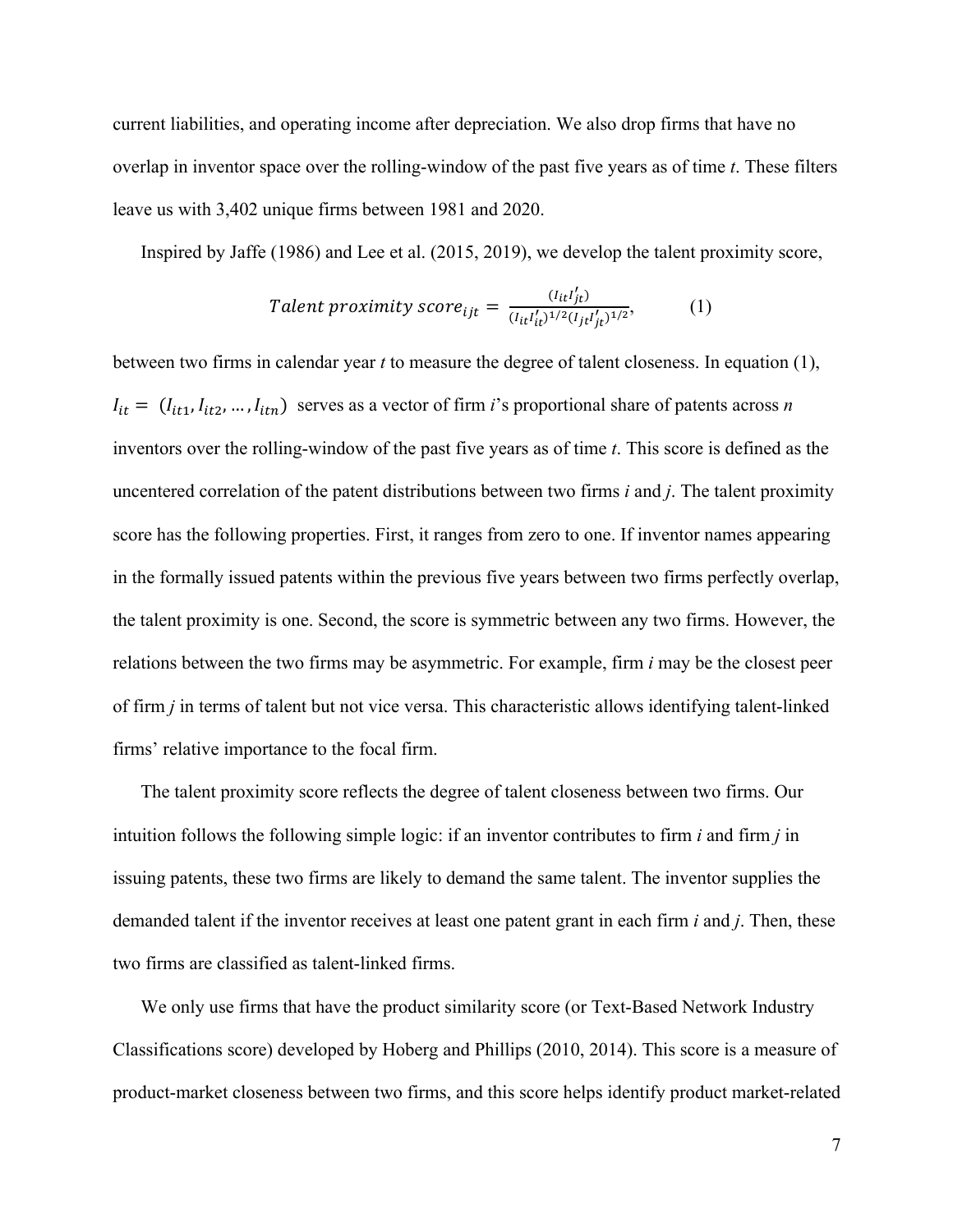firms annually. We will compare the performance of talent-linked firms and product marketrelated firms as economic benchmarks to focal firms. The product similarity score is only available from 1988 to 2019. Each filtered firm pair is matched with the product similarity score using the lagged year to avoid look-ahead bias. After matching, our final sample consists of 2,989 unique focal firms between 1989 and 2020. We show more details of our filters in Table 1. *B. Descriptive statistics on talent-linked firms*

We identify a focal firm's ten closest talent-linked firms using the talent proximity score. These top ten talent-linked firms for a given focal firm are considered peer firms in the talent similarity sense.

Figure 1 graphs four examples of the top ten talent-linked firms for each given focal firm. Panel A of Figure 1 shows the ten closest talent-linked firms of Tesla for 2015. The graph shows that Apple is captured as one of the closest talent-linked firms of Tesla in 2015. These two firms are known as talent competitors in the talent war while they do not overlap in product space. This example supports that talent-linked firms indeed transcend standard industry boundaries.

Panel B of Figure 1 illustrates the top talent-linked firms for Apple in 2015. This example first captures the aspects of customer-supplier linkages (Menzly and Ozbas 2010). Planar Systems is a leading display technology company. This company provides raw materials to Apple. Also, the example captures the aspect of a focal firm's business dimensions (Cohen and Lou 2012). Verifone is related to Apple's payment businesses while Microsoft represents Apple's main business competitor in computer businesses.

In Figure 1, Panel C shows the ten closest talent-linked firms for Apple in 2020. This example shows that our measure adapts to changing markets by dynamically updating talent closeness among firms. Square, a financial company, is the closest talent-linked firm of Apple in

8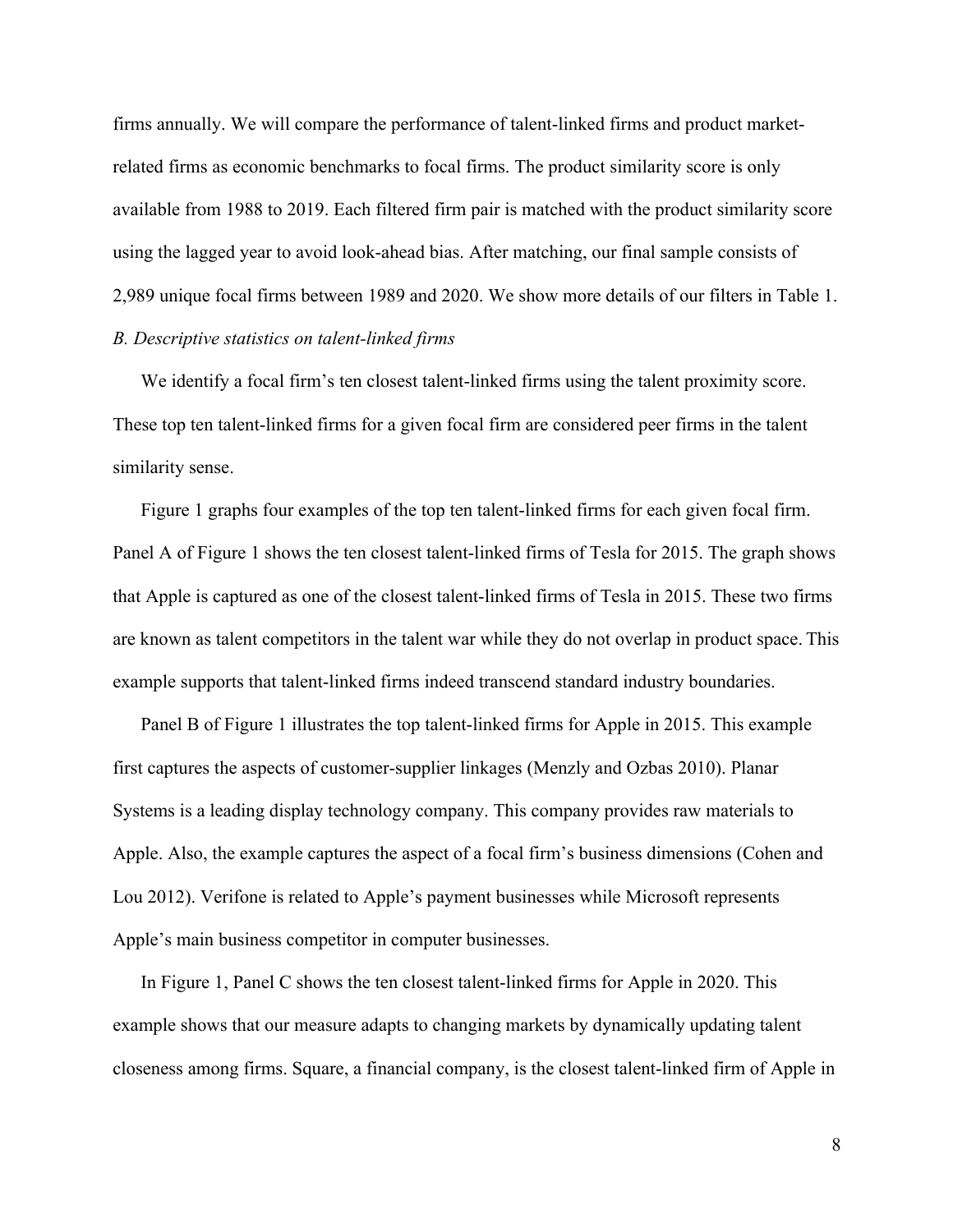2020 while Square was not one of the top peers of Apple in 2015. It reflects that our measure varies over time and provides a more dynamic and flexible structure of grouping schemes than standard industry groupings.

Panel D of Figure 1 shows the closest peer of Square in terms of talent is Twitter. This example illustrates the asymmetric characteristic of our measure in terms of the relationship between firms. In 2020, Square is the most important peer of Apple in the talent sense, but Apple is not the most important peer of Square.

The four examples in Figure 1 also suggest that the closest talent-linked firm's talent proximity score exhibits a disproportionately large share of talent closeness to a given focal firm. In other words, the closest talent-linked firm is far more similar to the focal firm in the talent sense. Panel A of Figure 2 graphs the talent proximity score as a function of the talent-linked firm ranking. The graph is more like a power-law trend than a linear trend. Panel B of Figure 2 shows that the log of peer rank and the log of average talent proximity score closely follow a linear trend. Using the 0.5 adjustment factor suggested by Gabaix and Ibargimov (2011), we find that the  $R^2$  of the log-log linear fit is 99%. This confirms that the talent proximity score follows the power-law trend.

We interpret the power-law trend as follows. The overlap in talent space between firms decreases exponentially. Thus, only a small number of talent-linked firms is important to the focal firm. It implies that standard industry classifications may be too broad for identifying economic benchmarks for the focal firm.

Table 2 shows the proportion of correspondence in standard industry classifications of the focal firm and its ten closest talent-linked firms. Only 7% of the ten closest talent-linked firms are in the same product-market industry (Hoberg and Phillips 2010, 2014) as the focal firm while

9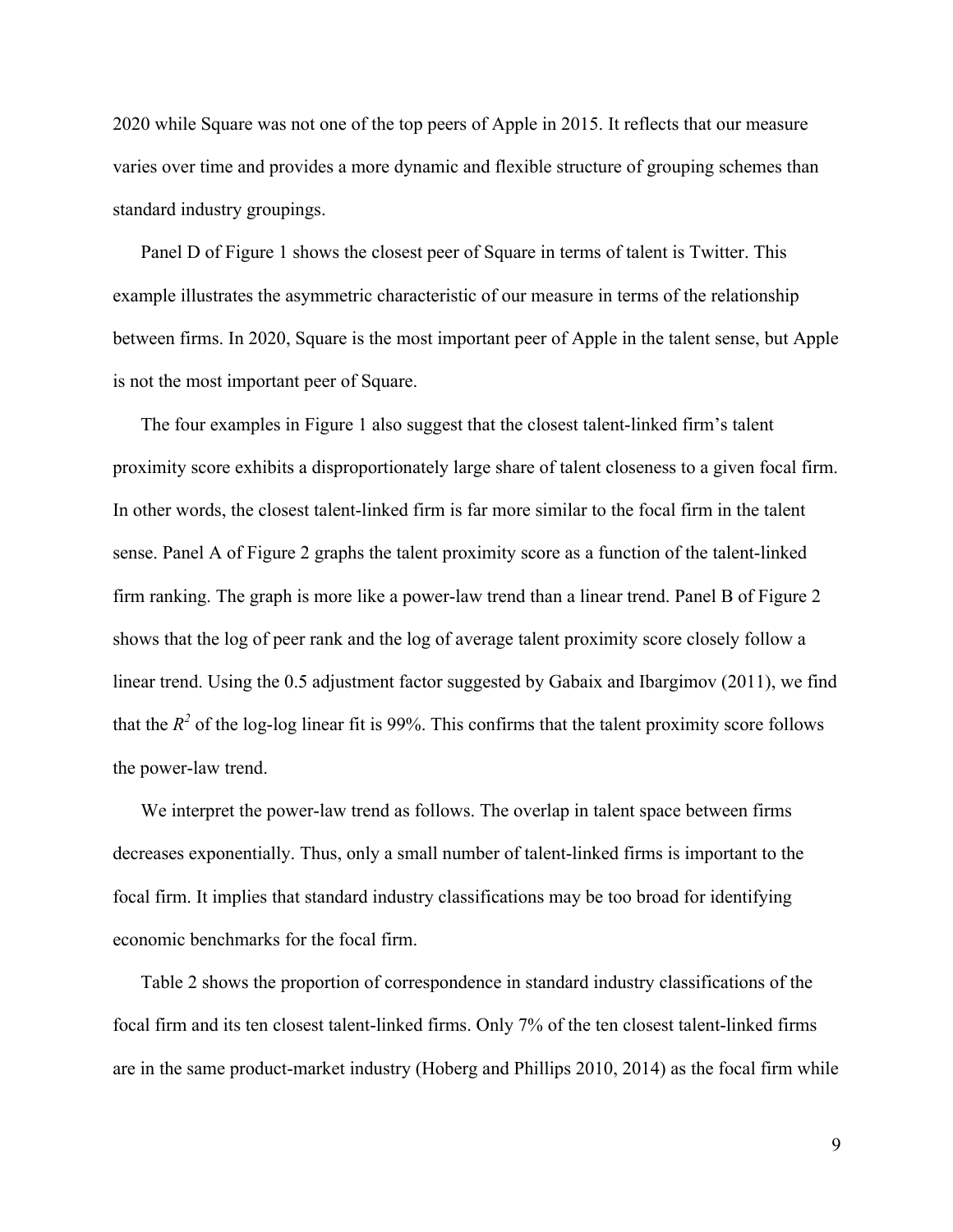11% of them are in the same technology-linked industry (Lee et al. 2019). Using relatively broad industry classifications, we also find that 30%, 32%, 47%, and 21% of the ten closest talentlinked firms are in the same SIC2, NAICS3, GICS2, and GICS6 as the focal firm. This low overlap implies that talent-linked firms are not constrained by industry classification schemes and suggests that any outperformance of our talent-linked firms as economic benchmarks over industry schemes will be due to new information captured in our talent proximity score.

#### **III. Empirical analysis and results**

We examine talent-linked firms' abilities to explain the cross-sectional variations in focal firms' monthly stock returns, fundamental characteristics, and innovation characteristics. Product market-related firms (Hoberg and Phillips 2010, 2014) and technology-linked firms (Lee et al., 2019) are used as alternative classification schemes because of their superior abilities to explain focal firms' characteristics when compared to other industry groupings.

#### *A. Monthly returns*

We first compare whether talent-linked firms explain the cross-sectional variation in focal firms' monthly stock returns relative to the two alternative industry schemes. We use the following cross-sectional regression for the period between January 1989 and December 2020:

$$
RET_{it} = \alpha_t + \beta_t RET_{pt} + \epsilon_{it}, \qquad (2)
$$

where  $RET_{it}$  represents the *CRSP* stock return of focal firm *i* at month *t*. To calculate the portfolio return of talent-linked firms for focal firm *i*, we use the talent proximity score serving as a weighting function:

$$
RET_{pt} = \frac{\sum_{j \neq i} Talent\,proximity\,score_{ijt} \times RET_{it}}{\sum_{j \neq i} Talent\,proximity\,score_{ijt}}
$$
(3)

For example, the closest talent-linked firm's return has the highest weight in calculating the portfolio return,  $RET_{nt}$ . We then use the average  $R^2$  from estimating cross-sectional regressions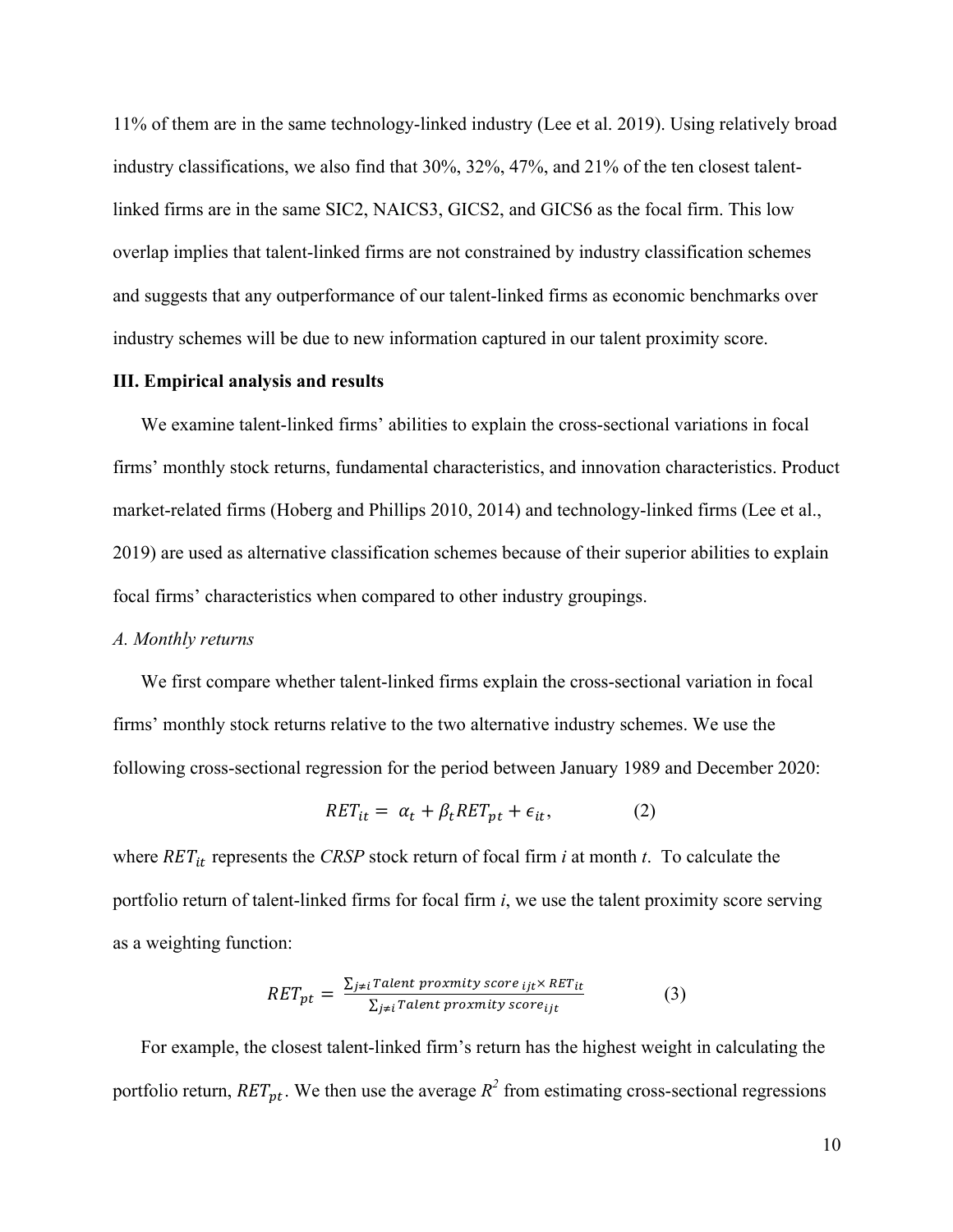of equation (2) to compare the performance of explaining the cross-sectional variation in focal firms' monthly stock returns with the average  $R^2$  from estimating equation (2) using other types of portfolio returns based on product market-related firms or technology-linked firms. The portfolio return of product market-related firms is weighted by *Product similarity score*, which is developed by Hoberg and Phillps (2010, 2014), and the portfolio return of technology-linked firms is weighted by Lee et al.'s (2019) *Technology similarity score.* Appendix A includes details of the two similarity measures.

As shown in Lee et al. (2015), we expect more economically related firms of the focal firm should contemporaneously correlate with the focal firm more in stock returns when compared to less economically related firms' stock returns. The intuition is as follows.

$$
RET_{it} = \delta_t(\theta_i) + \epsilon_{it}
$$
 (4)  

$$
RET_{P_{i(N)}} = \frac{1}{N} \sum_j RET_j = \frac{1}{N} \sum_j \delta_t(\theta_j) + \frac{1}{N} \sum_j \epsilon_{it}
$$
 (5)

Equation (4) decomposes the return of focal firm *i* into the non-idiosyncratic component,  $\delta_t(\theta_i)$ , and the idiosyncratic component,  $\epsilon_{it}$ . Fundamental characteristics of focal firm *i*,  $\theta_i$ , affects how the focal firm responds to common economic shocks. Consider the market factor model of returns:  $\theta_i = \beta_i$  and  $\delta_i(\theta_i) = \beta_i(RET_m - RET_f)$ . In equation (5), focal firm *i*'s benchmark portfolio including *N* peers is labeled as  $P_{i(N)}$ .

Higher  $R^2$  from the tests of equation (2) reflects greater economic relatedness between focal firms and their peer firms. The intuition is presented in

$$
\frac{\hat{C}ov(RET_{it},RET_{P_i})}{\hat{S}td(RET_{P_i})} \approx \frac{\hat{C}ov\left(\delta_t(\theta_i), \frac{1}{N}\sum_j \delta_t(\theta_j)\right)}{\hat{S}td\left(\frac{1}{N}\sum_j(\delta_t(\theta_j)+\epsilon_{jt})\right)}.
$$
(6)

Benchmark portfolios lead to higher  $R^2$  if peer firms' responses to economic shocks covary more strongly with focal firms' responses that are functions of their fundamental characteristics.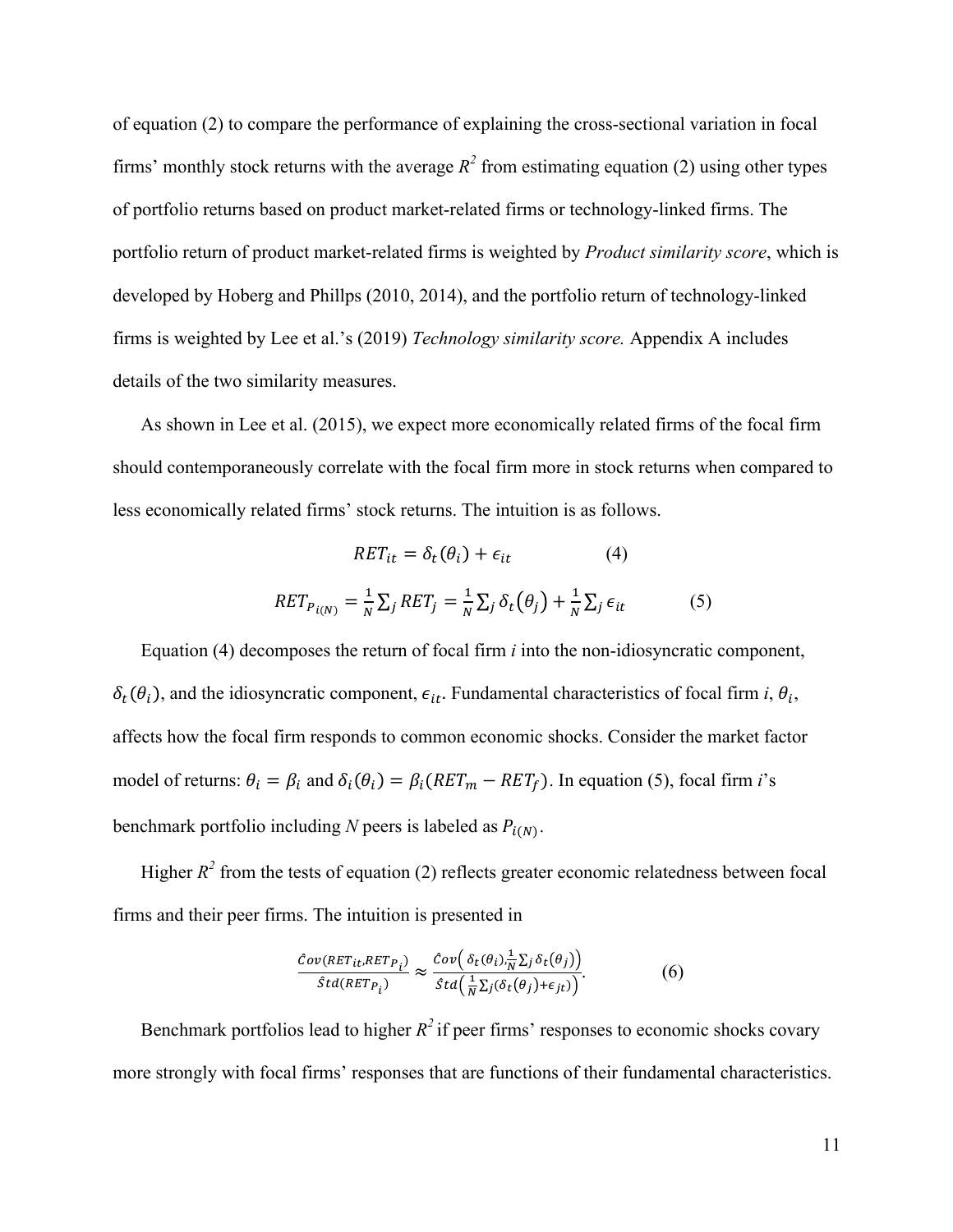Equation (6) also shows that higher  $R^2$  comes from minimizing the effects of idiosyncratic shocks. The effects are a function of the portfolio size, and the size effects may trade off with the numerator effect. Lewellen and Metrick (2010) discuss the optimal benchmark portfolio size, but the choice of optimal benchmark portfolio size is not the focus of this study. Thus, we include ten firms consistently in each focal firm's benchmark portfolio and take account of the portfolio size effects. In our robustness checks, we show that our findings are robust to changes in the number of peers in the portfolio.

In Table 3, Panel A shows our main results that talent-linked firms' portfolios outperform product market-related firms' portfolios and technology-linked firms' portfolios in explaining focal firms' cross-sectional variation in stock returns. On average, talent-linked firm portfolios explain 36.5% of the variation of focal firms' stock returns, which are significantly higher than the 23.9% and the 13.8% explained by focal firms' product market-related firms and technologyrelated firms, respectively. This outperformance of talent-linked firms' portfolios as economic benchmarks suggests that the talent proximity score contains economic linkages between firms that are not captured in prior industry classifications.

In Panel B, we further examine our measure is superior to measures based on other economic links. We exclude talent-linked firms that are also product-market peers, or tech-linked peers from the talent-linked firm portfolios. We also exclude talent-linked firms that are also executive-linked peers that overlap in executives and test whether our results hold in these filtered sampling criteria. As evident from Panel B, the average  $R^2$  of talent-linked firm portfolios outperforms those of other types of portfolios. The differences in  $R^2$  are both economically and statistically significant. Together, our results show that our measure captures something distinct from the other economic linkages.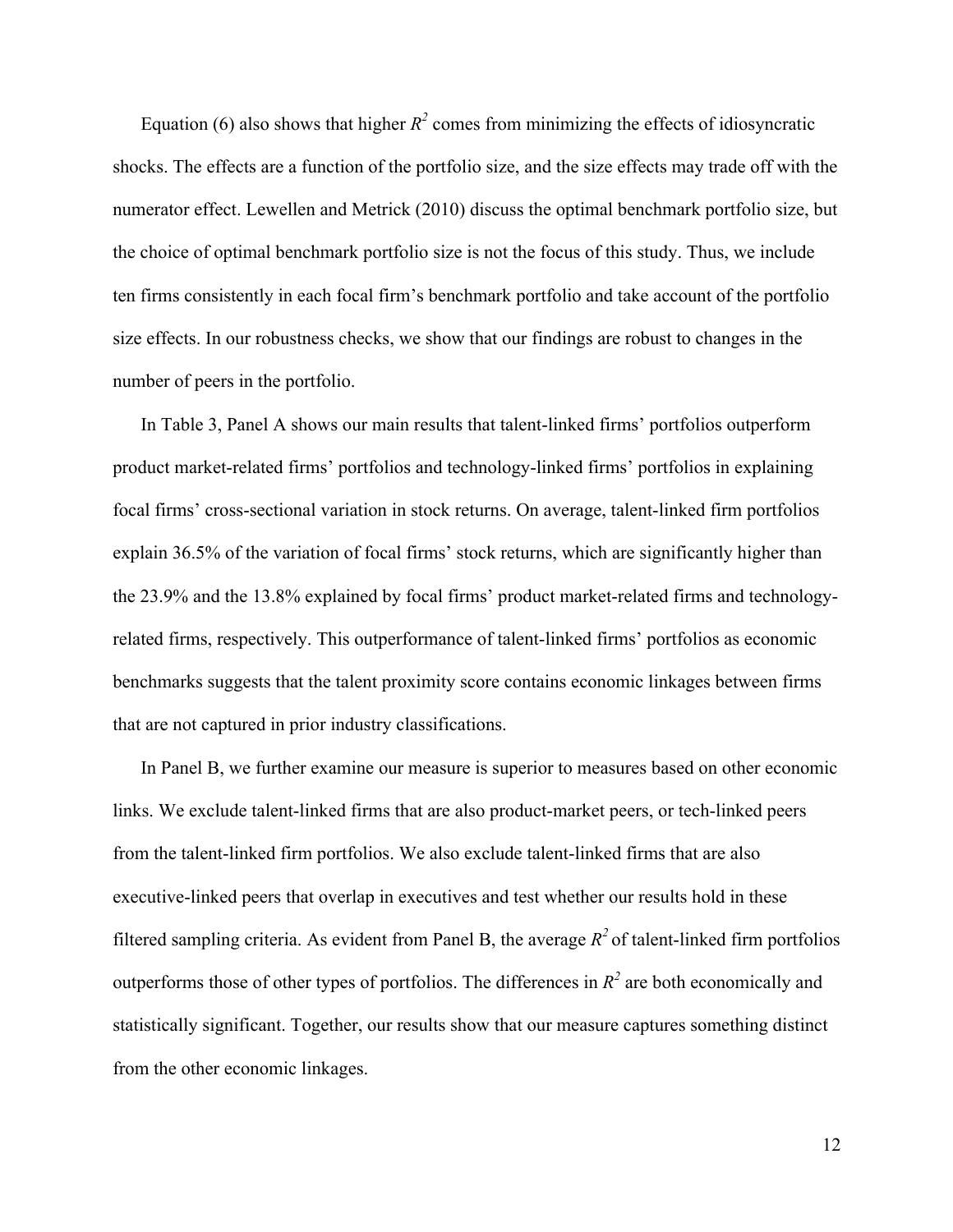#### *B. Fundamental characteristics*

In this section, we test how well talent-linked firms explain the cross-sectional variations in focal firms' key fundamental characteristics. As explained, more economically related firms should contemporaneously correlate with their focal firm more in fundamental characteristics. In this test, we focus on three groups of fundamental characteristics: valuation multiples, financial statement ratios, and growth rates.

We measure valuation multiples using three ways: price-to-book multiples, price-to-earnings multiples, and enterprise value-to-sales multiples. Our financial statement ratios focus on returns on equity, returns on net operating assets, asset turnover, profit margins, and leverage. Then, we measure firm growth using one-year-ahead realized sales growth. Appendix A shows the details of their constructions and definitions.

$$
Fundamental_{it} = \alpha_t + \beta_t Fundamental_{pt} + \epsilon_{it}
$$
 (7)

We estimate regressions of equation (7) for these tests. Fundamental<sub>it</sub> is our variable of interest, and  $Fundamental_{pt}$  represents the portfolio mean of economic benchmarks. Specifically, we use cross-sectional regressions of equation (7) for quarters from 1989 to 2020 except for one-year-ahead realized sales growth due to data availability. All the variables of interest are winsorized at 1% and 99% to take account of outliers.

Table 3 shows that talent-linked firm portfolios outperform both product-market peer portfolios and tech-linked peer portfolios for explaining cross-sectional variations of the focal firm's fundamental measures. The results are not only statistically significant at the 1% level for all key valuation multiples, financial statement ratios, and growth rates, but also economically significant.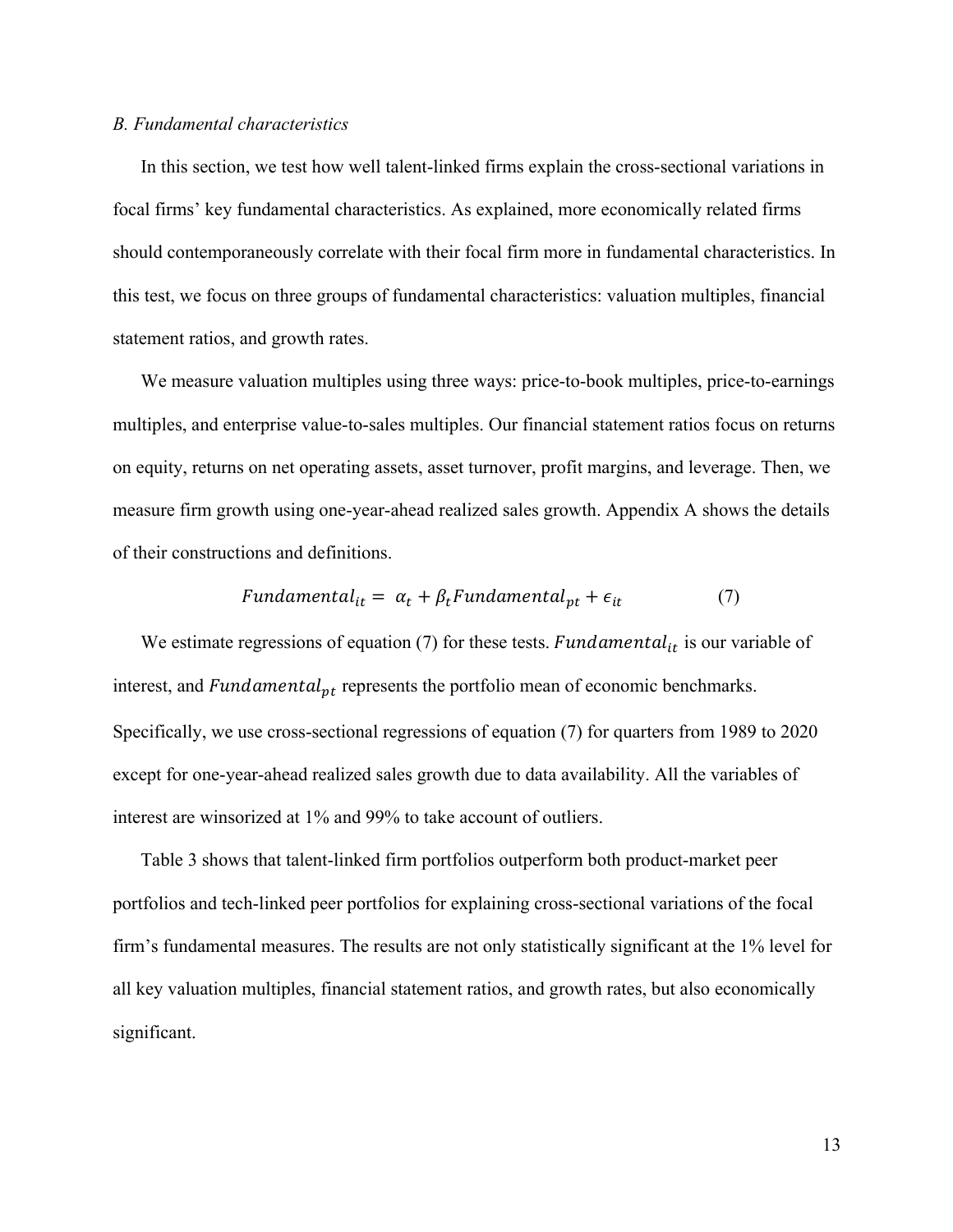#### *C. Innovation characteristics*

Why do talent-linked firms explain their focal firms' fundamental characteristics? Prior studies stress the importance of innovation on firm values, and talent is a key determinant of firm innovation (Gambardella et al. 2011, Liu et al. 2017, Bhaskarabhatla 2021). We, thus, expect talent-linked firms to explain not only their focal firms' fundamental characteristics, but also the focal firms' innovation characteristics.

In the following additional tests, we use three groups of innovation characteristics: innovation values, novelty, and activities. We measure innovation values using the following two ways: Kogan et al.'s (2017) patent value and the number of patent citations. We then measure innovation novelty using the following Arts et al.'s (2021) approach: the number of new keywords introduced by the patent (*New word*), the number of their reuses (*New word reuse)*, one minus the text-based cosine similarity between the patent and the patents in the previous five years of the focal patent (*1-Backward*), and the text-based cosine similarity between the patent and the patents in the five years after the focal patent over the text-based cosine similarity between the patent and the patents in the previous five years of the focal patent (*F/B*). We then measure innovation activities using the number of patents applied and the number of new patents issued formally.

We estimate the following regression for analysis:

$$
In novation_{it} = \alpha_t + \beta_t In novation_{pt} + \epsilon_{it}, \quad (8)
$$

where  $Innovation_{it}$  is our variable of interest, and  $Innovation_{pt}$  represents the portfolio mean for innovation characteristics using peer firms. We estimate cross-sectional regressions of equation (8) for every quarter from 1989 to 2018. We also winsorize innovation characteristic measures at 1% and 99%.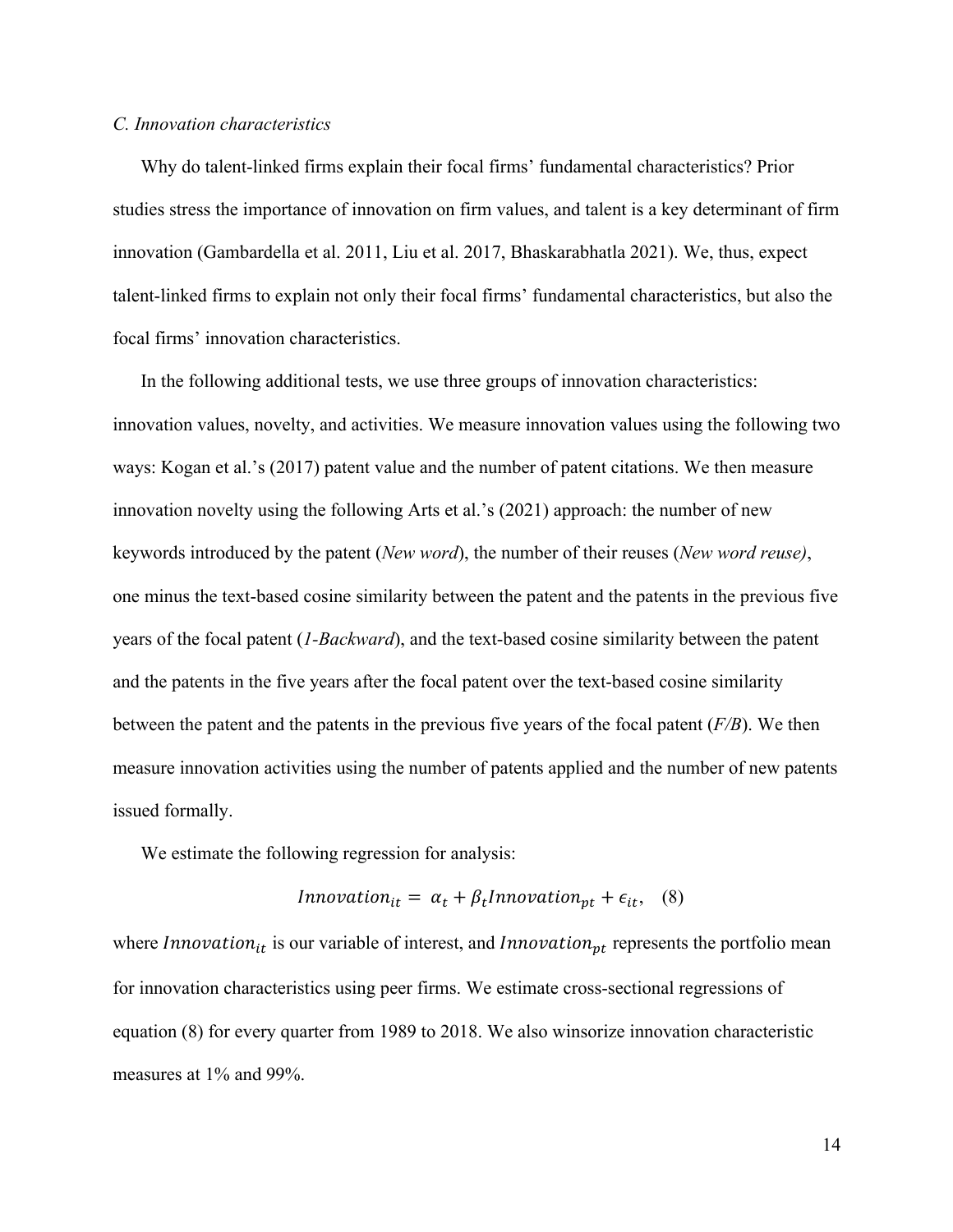Table 4 reports that talent-linked firm portfolios also outperform product-market and techlinked portfolios for explaining the cross-sectional variations in focal firms' innovation characteristics including innovation values, novelty, and activities well. The effects are both statistically significant and economically significant. These additional tests support our talentlinked firm portfolios are more economically related to their focal firms relative to other benchmark portfolios.

#### **IV. Robustness**

In this section, we examine whether our main results hold in sample sub-periods, alternative peer portfolio constructions, and taking account of other economic linkages.

## *A. Sample sub-periods*

In Table 7, Panel A shows whether the average  $R^2$  from monthly return regressions using talent-linked firms is higher than those of product-market related firms and technology-linked firms in sample sub-periods. We disaggregate our main sample period into the following three sample sub-periods: 1989-2000, 2001-2010, and 2011-2020. It turns out that our peer portfolios outperform the product-market firm portfolios and tech-linked firm portfolios in all the sample sub-periods. The results suggest that our main findings are not driven by certain sub-periods.

#### *B. Alterations to the number of peers*

We examine whether the number of talent-linked firms for the peer portfolio matters in our primary results. We increase the number of talent-linked firms used in the portfolios to 15, or 20. Panel B of Table 6 shows that the performance of these portfolios is still superior to the other two portfolios in explaining cross-sectional variations of focal firms' stock returns. The difference in  $R^2$  persists even the group size increases, which indicates that our measure closely captures economic relatedness between firms regardless of the portfolio size.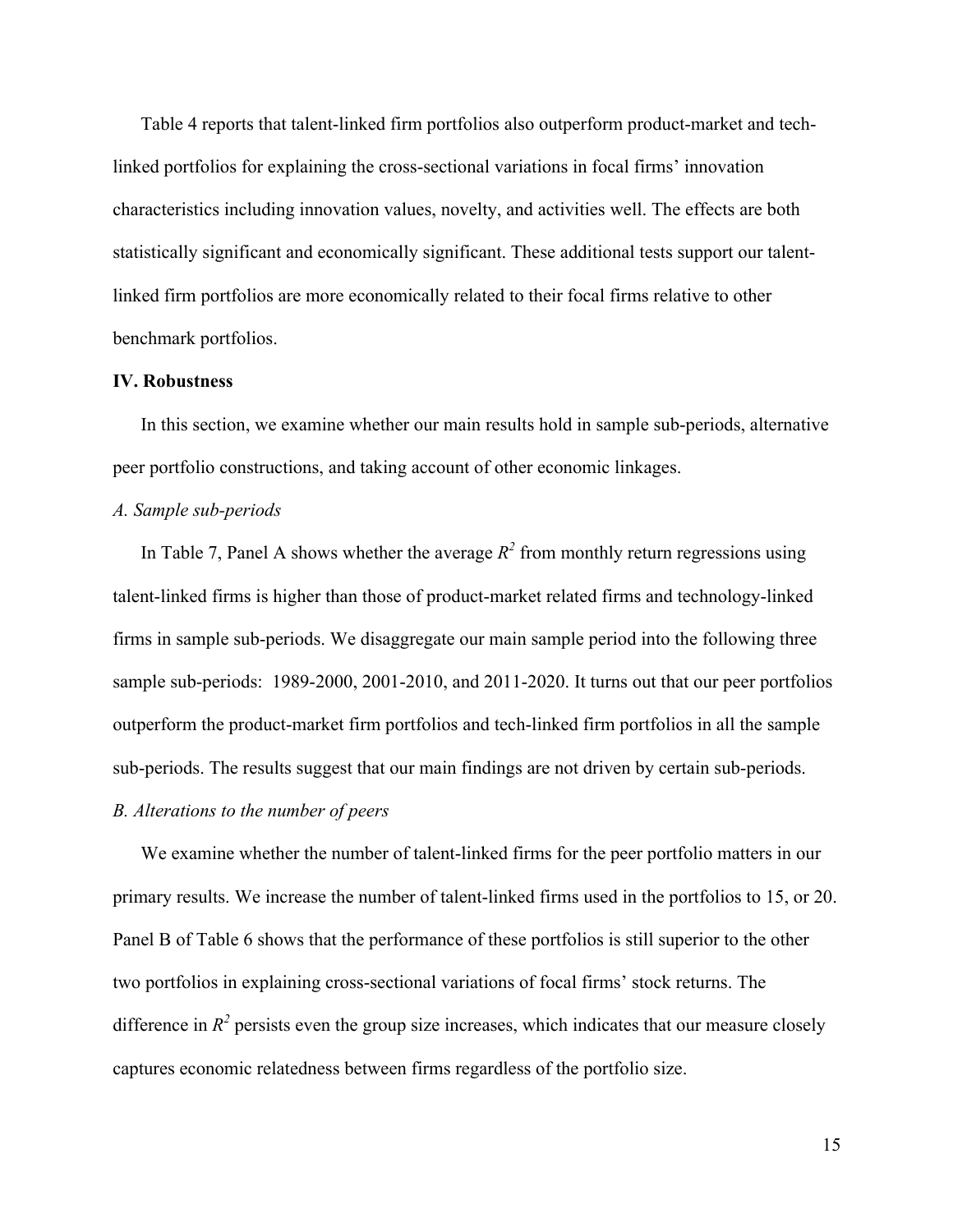#### *C. Other economic links*

We further examine whether our main results are driven by other economic links. Following prior studies, we create a portfolio of customer returns (Menzly and Ozbas, 2010), a portfolio of supplier returns (Menzly and Ozbas, 2010), and pseudo-conglomerate returns (Cohen and Lou 2012). Table 6 shows that the  $R^2$  of talent-linked firms outperforms significantly the  $R^2$ s based on customer-supplier and business-line linkages. The difference is both economically and statistically significant. In sum, talent linkages among firms are not easily attributable to other economic links.

#### *D. Intensity of talent linkages*

Last, we investigate whether particular types of talent linkages give rise to stronger economic relatedness among firms. We first use the argument that more productive inventors have more talents, and they are likely to connect two firms stronger in terms of talents. We measure this talent productivity using the number of patents issued by inventors. If an inventor has issued patents above the sample median, we assign the inventor as a productive inventor. Table 8 shows that the  $R^2$  of talent-linked firm portfolios that linked with productive inventors outperform the other two types of portfolios. The differences in  $R^2$  are slightly greater than those of our baseline results.

We then conjecture that it could be possible that an inventor who co-works more than others gives rise to an increase in knowledge spillover. In other words, an inventor with a high network centrality would link two firms stronger in terms of talents. We run our baseline tests using the firms that are linked by the inventors who have coauthors more than the sample median. It turns out that the talent-linked firms that are linked to the focal firm with these central inventors exhibit higher  $R^2$  than our baseline returns results.

16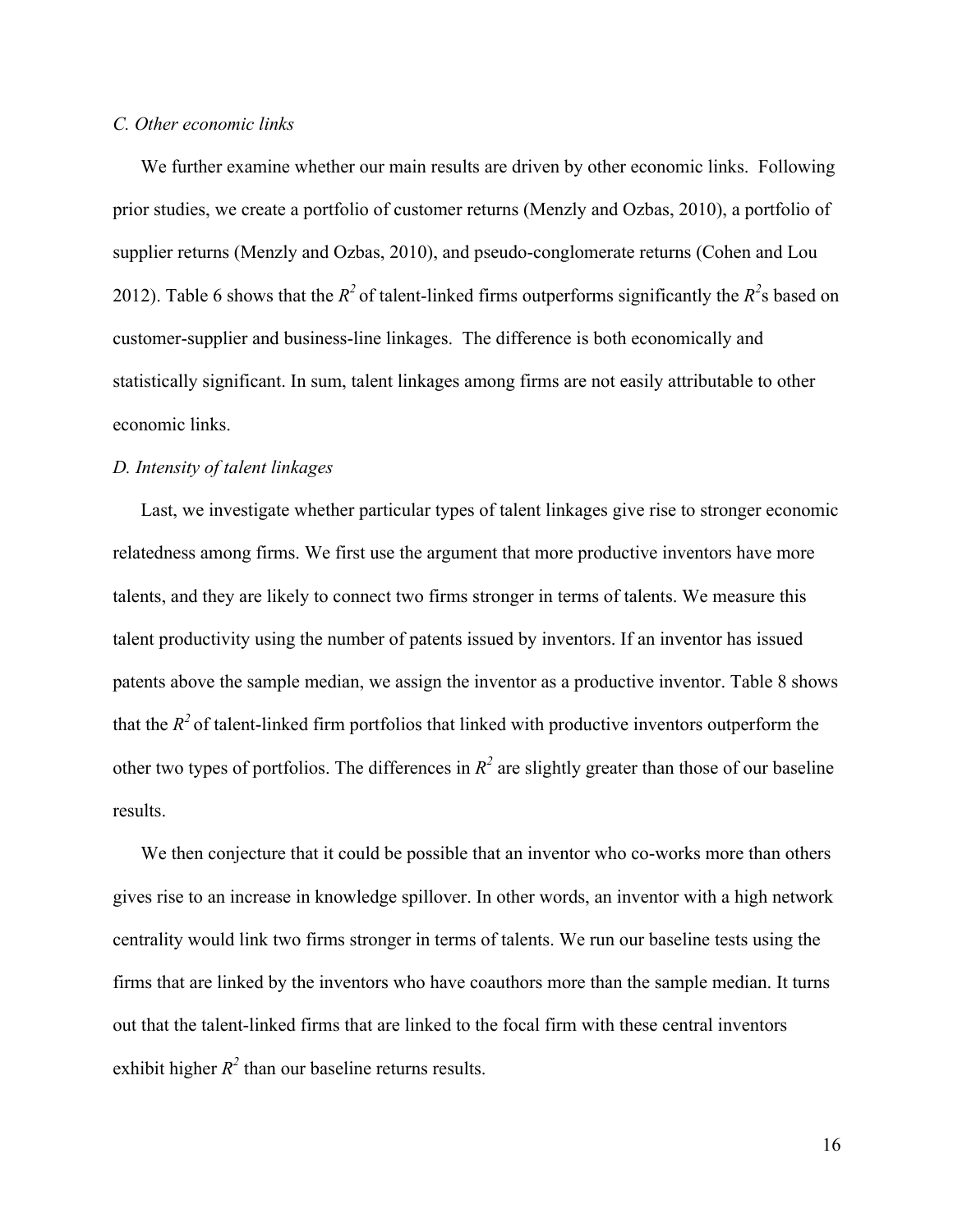We examine whether inventors with specific technology focus give rise to stronger connections between firms. A specialized inventor is likely to link two firms more in the talent similarity sense than other overlapped inventors. To identify an inventor with specific technology focus, we use the number of patent classes that the inventor has involved. If the number of classes is above the sample median, we assume that this inventor focuses on a specific technology. Table 8 shows that the inventor with specific technology focus leads to significantly higher  $R^2$  than our baseline results. On top of that, firms that are connected with the inventor with both a high network centrality and specific technology focus give rise to the highest economic connections between firms. Taken together, these tests support that the economic linkages we capture are talent linkages.

#### **V. Concluding thoughts**

Most practitioners and researchers in economics and finance have used firms in the standard industry sector as economic benchmarks. However, standard industry groupings that are based on similar product spaces are rather broad (and rigid) and may not be economically relevant ones in this talent-driven economy. Talent is a key determinant of firm value, so we expect that firms that have similar talents are more likely to be economically related than firms operating in proximate product space.

In this study, we develop a novel measure that identifies economically related firms by using the overlap in talent space between two firms. We assume that an inventor contributes to multiple firms that demand the same talent. Another assumption is that firms are indeed supplied with the talent if the inventor contributes to their patents issued. Then, these firms are identified as talent-linked firms. Based on the assumptions, we measure talent closeness between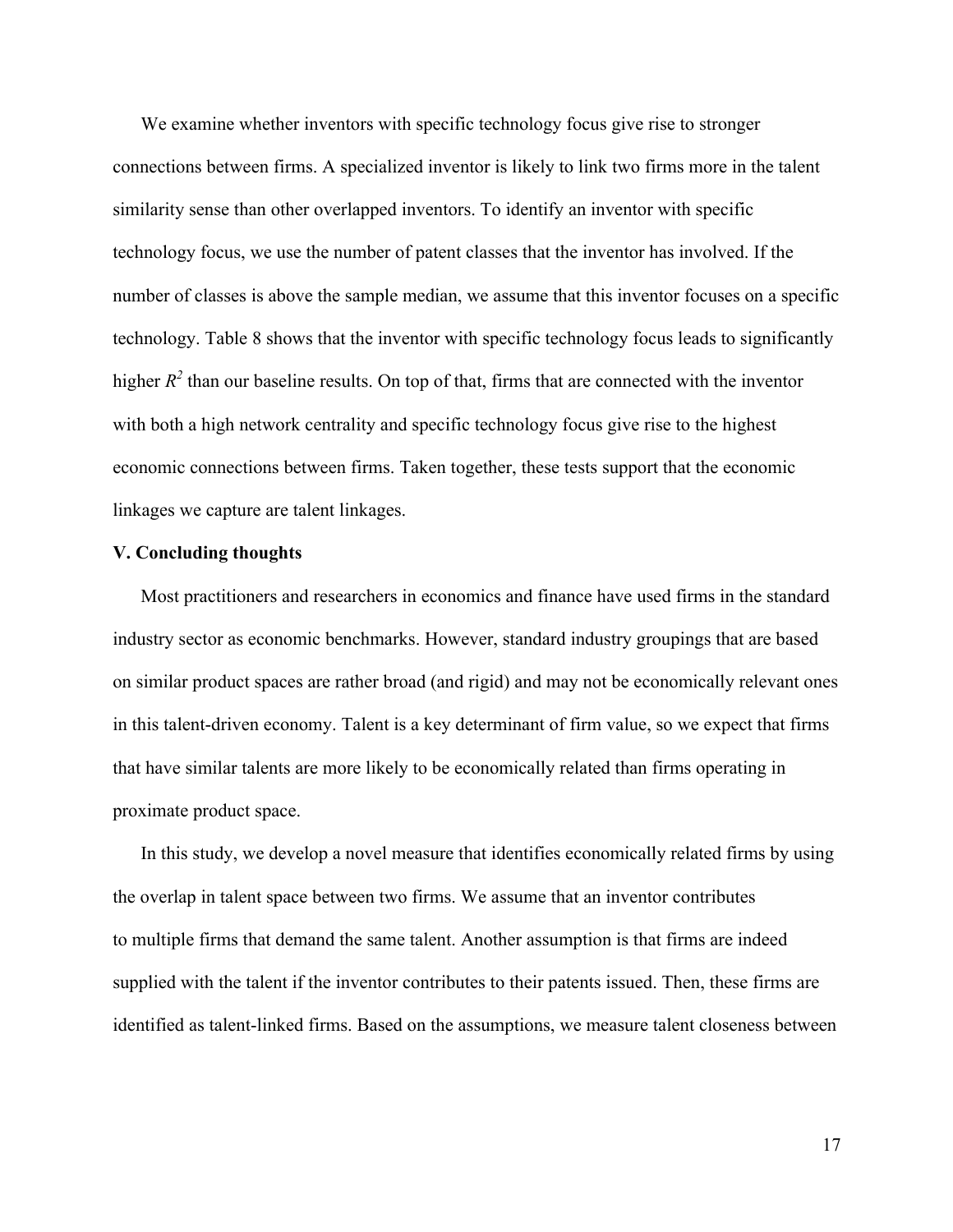firms annually using the overlap in inventor names appearing in patents issued within the previous five years. We then identify each firm's talent-linked firms.

The talent-linkage measure is better in explaining focal firms' characteristics than other measures. Talent-linked firms, that are identified by our measure, turn out to outperform product market-related firms and technology-linked firms in explaining variations in focal firms' stock returns, fundamental characteristics, and innovation characteristics. Our findings are robust and are not driven by certain sub-periods and other economic linkages.

We note that our approach may not be applied to firms that have not issued a patent in the previous five years as of a given year because our measure is built on the inventors contributing to firms' patents. However, a firm without patents is less likely to be a talent-intensive firm that is hard to value and needs economic benchmarks to value. This study, ultimately, is meant to identify hard-to-value firms' economic benchmarks, so the limitation does not detract the core value of our study.

Our results highlight the importance of talent linkages among firms. Firms are closely related to their talent-linked firms in terms of stock returns and firm characteristics. We believe that our finding creates opportunities for future research in both asset pricing and corporate finance using talent linkages among firms.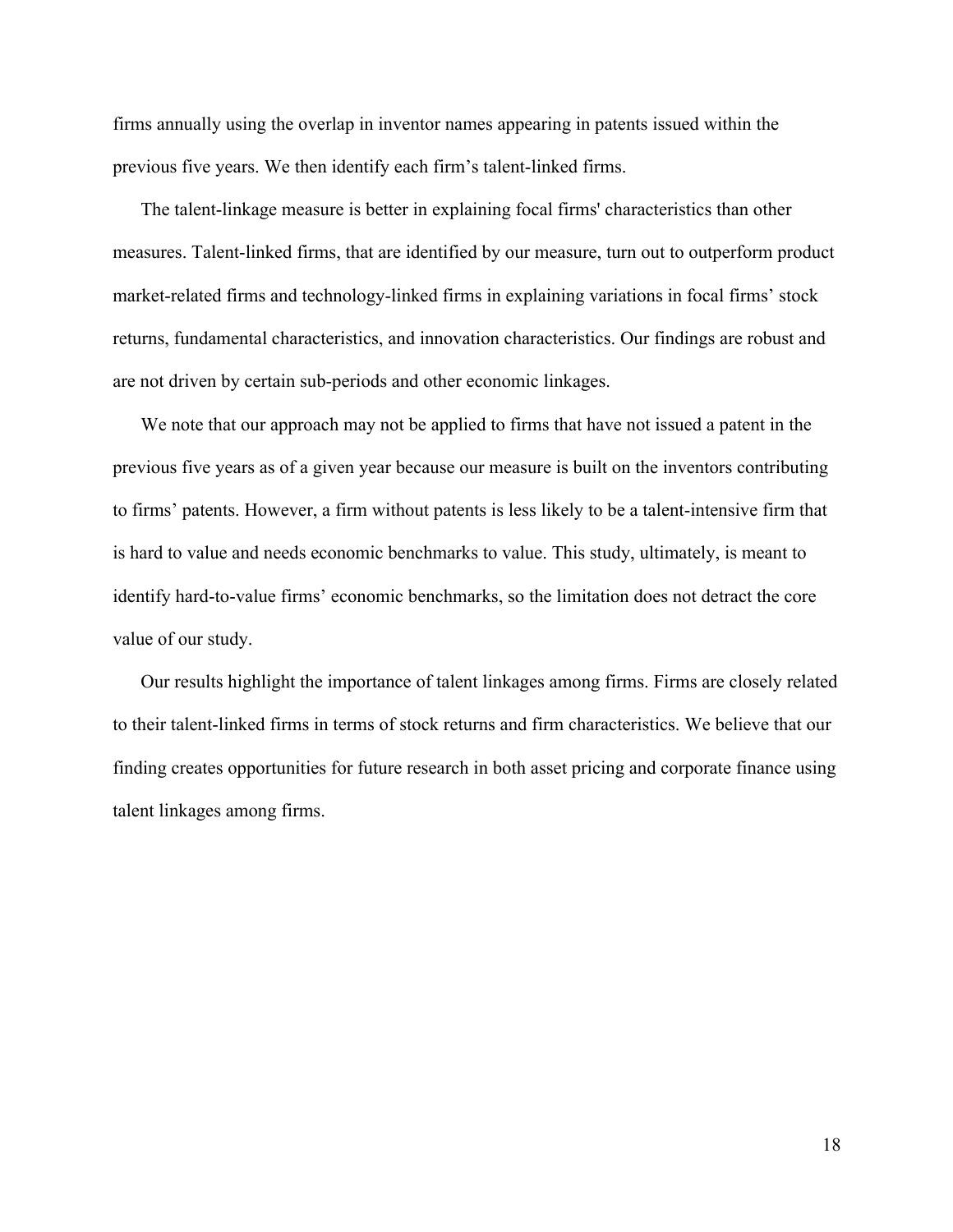### **References**

Arts, S., H. Jianan, J. Gomez, 2021, "Natural Language Processing to Identify the Creation and Impact of New Technologies in Patent Text: Code, Data, and New Measures", Research Policy 50, 1-13.

Balakrishnan, A., 2015, Yahoo Finance.

- Baron, R., 2021, Baron Capital 3Q21 Letter from Ron.
- Bhaskarabhatla, A., L. Cabral, D. Hedge, T. Peeters, 2021, "Are Inventors or Firms the Engines of Innovation?", Management Science 67, 3899-3920.
- Gabaix, X., R. Ibragimov, 2011, "Rank -1/2: A Simple Way to Improve the OLS Estimation of Tail Exponents", Journal of Business and Economic Statics 29, 24-39.
- Cohen, L., D. Lou, 2012, "Complicated Firms", Journal of Financial Economics 104, 383-400.
- Gambardella, A. D. Harhoff, B. Verspagen, 2011, "The Determinants of the Private Value of Patented Inventions", WIPO Economic Research Working Paper.
- Gutierrez, E., B. Lourie, A. Nekrasov, T. Shevlin, 2019, "Are Online Job Postings Informative to Investors?", Management Science 66, 2801-3294.
- Hoberg, G., G. Phillps, 2010, "Product Market Synergies and Competition in Mergers and Acquisitions: A Text-Based Analysis", Review of Financial Studies 23, 3773-3811.
- Hoberg, G., G. Phillps, 2014, "Text-Based Network Industries and Endogenous Product Differentiation", Journal of Political Economy 124, 1423-1465.
- Jaffe, A.B., 1986, "Technological Opportunity and Spillovers of R&D: Evidence from Firms' Patents, Profits, and Market Value", American Economic Review 76, 984-1001.
- Kogan, L., D. Papanikolaou, A. Seru, N. Stoffman, 2017, "Technological Innovation, Resource Allocation, and Growth", Quarterly Journal of Economics, 132, 665-712.
- Lee, C., P. Ma, C. Yang, 2015, "Search-Based Peer Firms: Aggregating Investor Perceptions through Internet Co-Searches", Journal of Financial Economics 116, 410-431.
- Lee, C., S. Sun, R. Wang, R. Zhang, 2019, "Technological Links and Predictable Returns", Journal of Financial Economics 132, 76-96.
- Lewellen, S., A. Metrick, 2010, "Corporate Governance and Equity Prices: Are Results Robust to Industry Adjustments", Quarterly Journal of Economics 118, 107-155
- Li, N., 2017, "Who are My Peers? Labor Market Peer Firms through Employees' Internet Co-Search Patterns.", Rotman School of Management Working Paper.
- Liu, T., Y. Mao, X. Tian, 2017, "The Role of Human Capital: Evidence from Patent Generation", Working Paper.
- Liu, Y., X. Wu, 2019. "Labor Links and Shock Transmissions", SSRN Working Paper.
- Menzly, I., O. Ozbas, 2010, "Market Segmentation and Cross-Predictability of Returns" Journal of Finance 65, 1555-1580.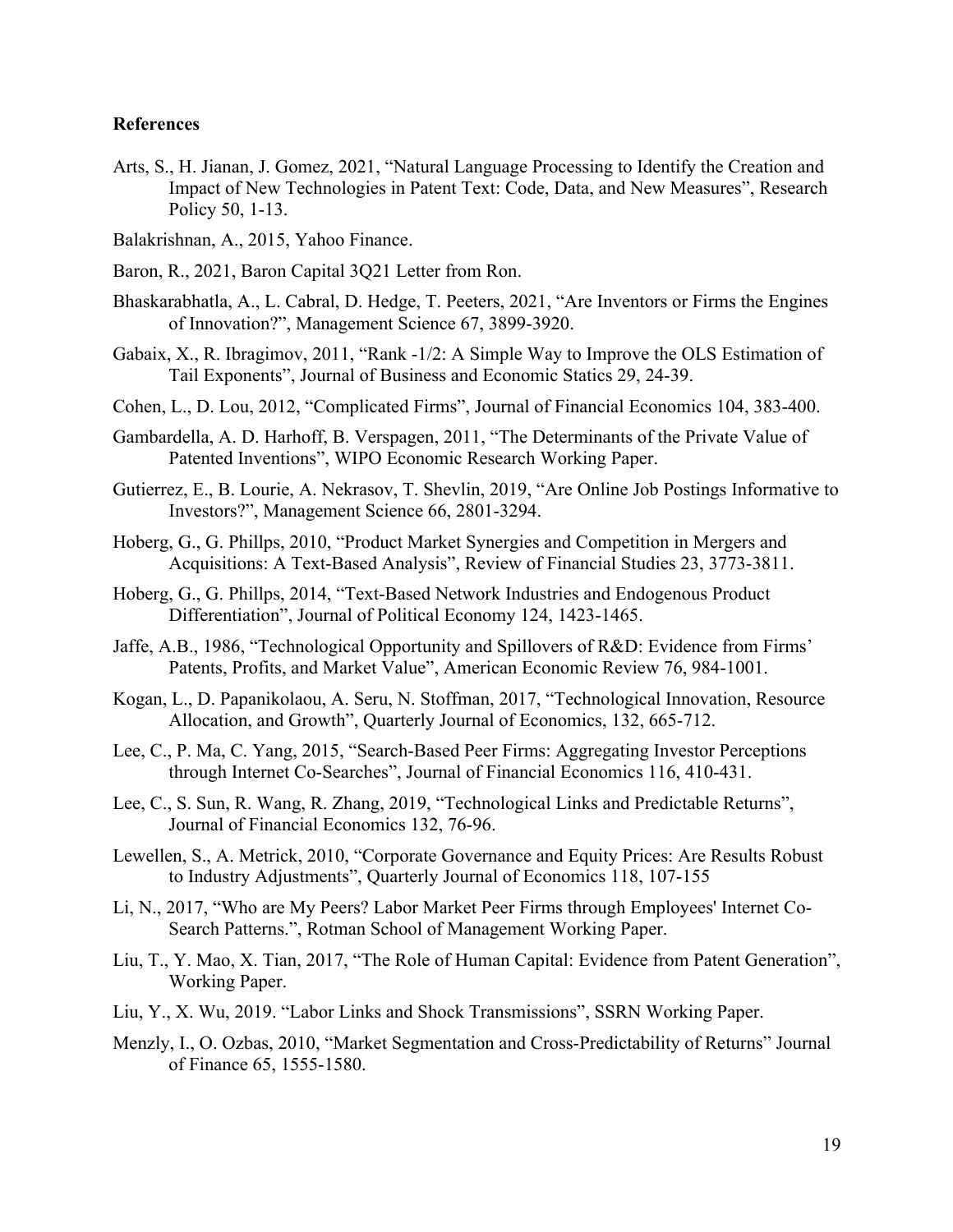## **Appendix A. Variable Definitions**

#### **Economic links**

*Talent proximity score* is the talent closeness between two firms, defined as the following uncentered correlation of patent distributions between two firms *i* and *j*:  $Talent_{ijt} = \frac{(I_{it}I'_{jt})}{(I_{it}I_1)(2I_{it})}$  $\frac{(a_{it})_{t}}{(I_{it}t'_{it})^{1/2}(I_{jt}t'_{jt})^{1/2}}$ , where  $I_{it} = (I_{it1}, I_{it2}, ..., I_{itn})$  serves as a vector of firm *i*'s proportional share of patents across *n* inventors within the rolling-window of the past five years as of time *t*. Following prior work, we limit our analysis to utility patents. We obtain patent information from the UPSTO PatentsView database.

*Tech proximity score* is the technology closeness between two firms, defined as the following uncentered correlation of

patent distributions between two firms *i* and *j*:  $Technology_{ijt} = \frac{(C_{it}C'_{jt})}{(C_{it}I)\frac{1}{2}(C_{it})}$ (d786 78 : )</>(d986 98 : )</>, where t13 <sup>=</sup> (t13@, t13B, … , t13u) serves as a vector of firm *i*'s proportional share of patents across *k* technology classes within the rolling-window of the past five years as of time *t*. We obtain patent information from the UPSTO PatentsView database. See Lee et al. (2019) for further details.

*Product similarity score* is the text-based product similarity score between two firms. It's built based on the overlap of texts in product descriptions of 10-Ks of two firms *i* and *j*. We obtain the values of this measure from the Hoberg and Phillips data library. These data are available only for the period between 1988 and 2019.

#### **Fundamental characteristics**

*Returns* is the monthly stock return, defined as the raw return (CRSP variable *ret*) corrected with the approach suggested by Shumway (1997) for taking account of potential delisting bias.

*P/B* is the quarterly price-to-book ratio, defined as the market capitalization scaled by the total common equity (Compustat variable *ceqq*).

*P/E* is the quarterly price-to-earnings ratio, defined as the market capitalization, scaled by the net income before extraordinary items (Compustat variable *ibq*).

*EV/S* is the quarterly enterprise value-to-sales ratio defined as the enterprise value scaled by net sales (Compustat variable *saleq*). The enterprise value is defined as the sum of market capitalization and long-term debt (Compustat variable *dlttq*).

*ROA* is the quarterly return on net operating assets, defined as the net operating income after depreciation (Compustat variable *oiadp*), scaled by net operating assets. Net operating assets is the sum of property, plant, and equipment (Compustat variable *ppentq*) and current assets (Compustat variable *actq*) minus current liabilities ((Compustat variable *lctq*).

*ROE* is the quarterly return on equity, defined as the net income before extraordinary items (Compustat variable *ibq*) scaled by the total common equity (Compustat variable *ceqq*).

*Asset turnover* is defined as the quarterly total assets (Compustat variable *atq*), scaled by the quarterly net sales (Compustat variable *saleq*).

*Profit margin* is defined as the quarterly net operating income after depreciation (Compustat variable *oiadp*), scaled by the quarterly net sales (Compustat variable *saleq*).

*Leverage* is defined as the quarterly long-term debt (Compustat variable *dlttq*), scaled by the quarterly total stockholder's equity (Compustat variable *seqq*).

*Sales growth* is the one-year-ahead realized sales growth, defined as the future sales growth scaled by the current year net sales (Compustat variable *saleq*). The future sales growth is defined as the net quarterly sales one year ahead minus current year net sales.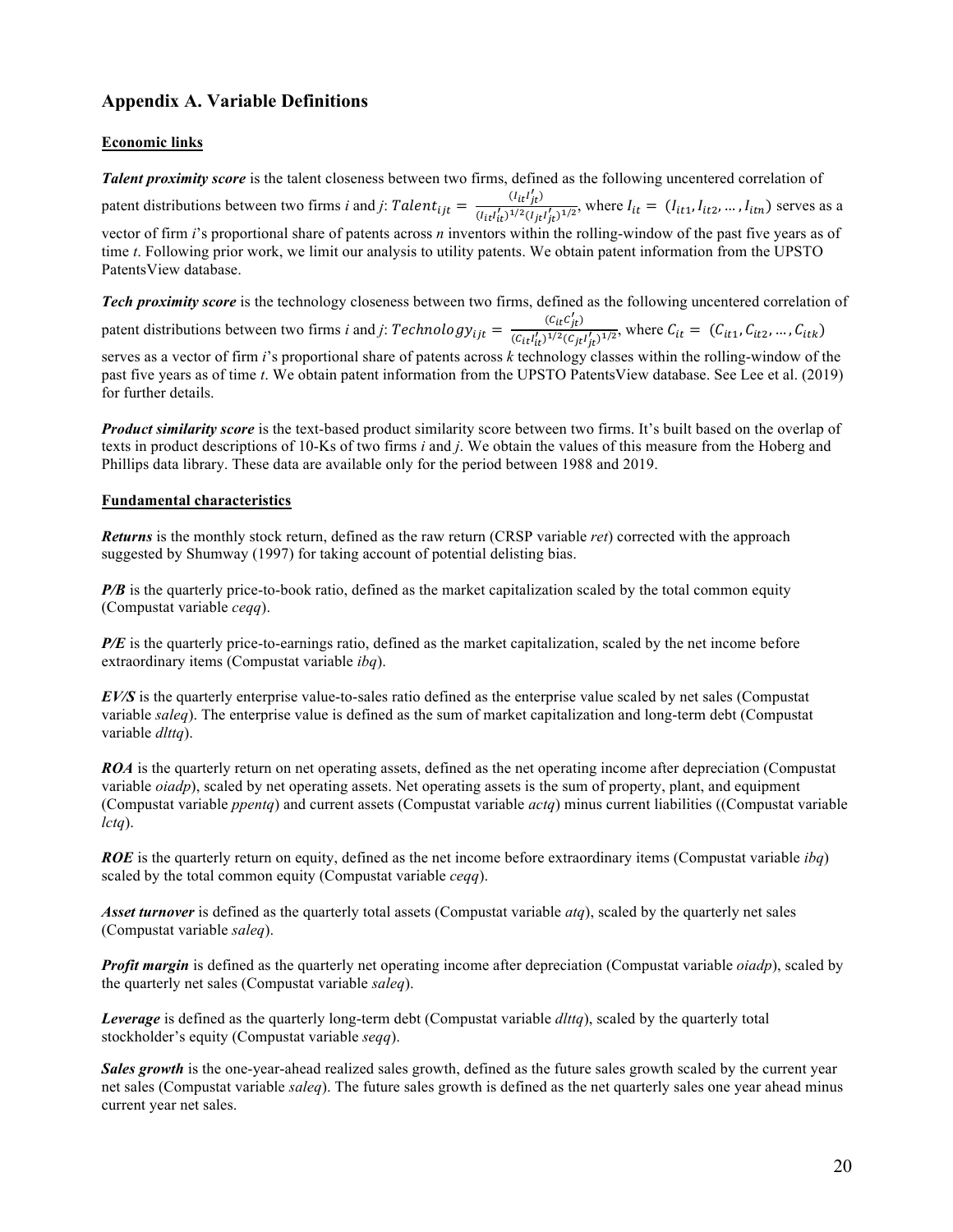#### **Innovation characteristics**

*Patent value* is the dollar value of a patent, measured as the product of the estimated stock return driven by the value of the patent and the market capitalization of the firm prior to the patent issuance date. See Kogan et al. (2017) for further details.

*Forward citation* is the number of a patent's forward citations received by the patents issued in the same year. We obtain the patent information from the USPTO PatentsView database.

*New word* is defined as the number of novel keywords of a patent that includes for the first time in the USPTO database. See Arts et al. (2021) for further details.

*New word reuse* is defined as the number of novel keywords of a patent introduced, weighted by the number of following patents which reuse the novel keywords. See Arts et al. (2021) for further details.

*1-backward cosine* is one minus the text-based cosine similarity between a base patent and all patents filed within the five years of the base patent. See Arts et al. (2021) for further details.

*F/B* is the forward cosine similarity over the backward cosine similarity, where the forward (backward) cosine similarity is defined as the text-based cosine similarity between a base patent and all patents filed after (within) the five years of the base patent.

*# patent* is the number of patents issued in a given quarter. We obtain the patent information from the USPTO PatentsView database.

*# patent application* is the number of quarterly patents applied (and ultimately granted). We obtain the patent information from the USPTO PatentsView database.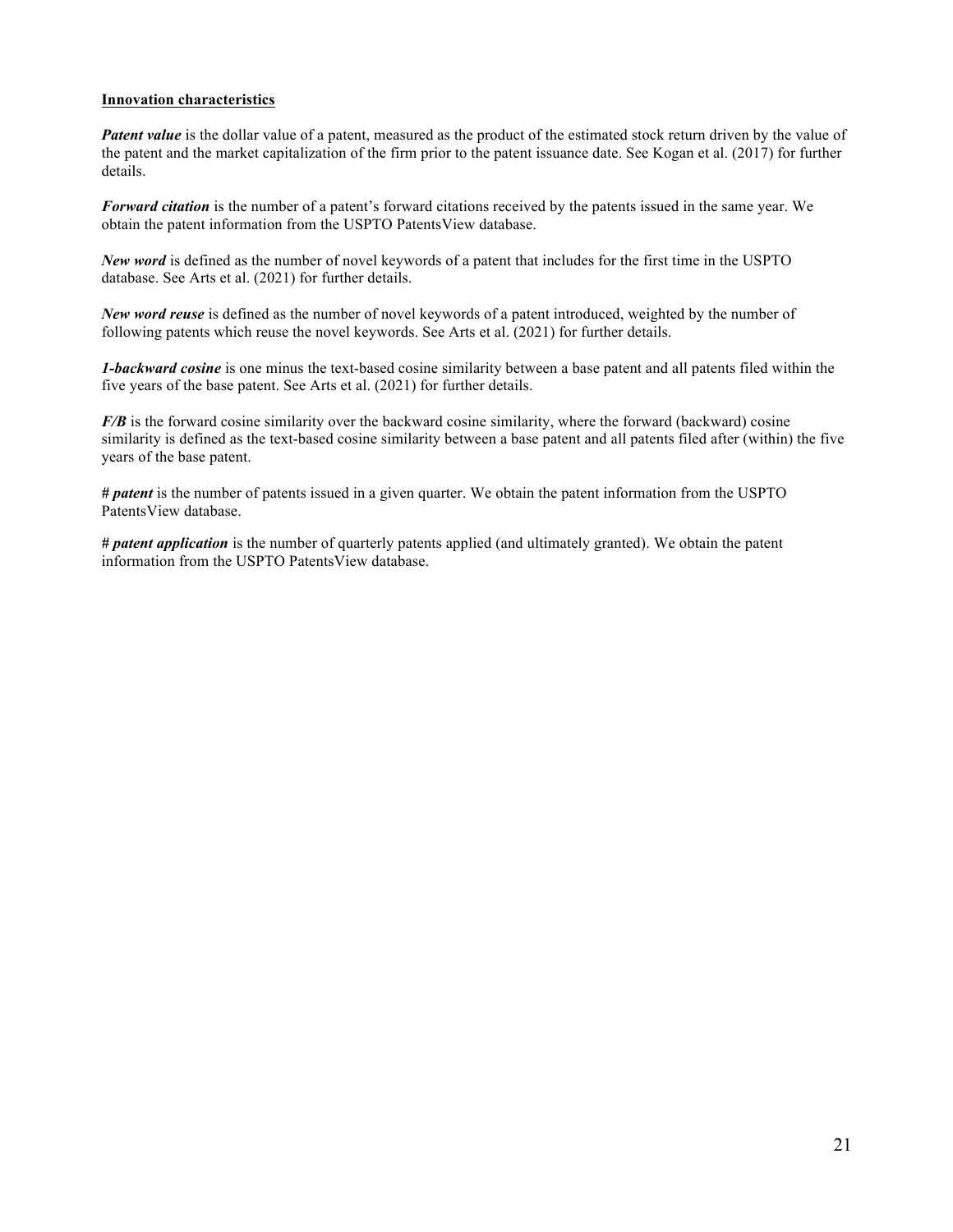#### **Figure 1. Examples of Talent-Linked Firms.**

This figure shows four examples of the ten closest talent-linked firms for each focal firm. The *y*-axis is the talent proximity score, which measures talent closeness between a focal firm and its talent-linked firm for a given year. Panel A shows Tesla as the focal firm in 2015. Panels B and C show Apple as the focal firm in 2015 and 2020, respectively. Panel D shows Square as the focal firm in 2020.

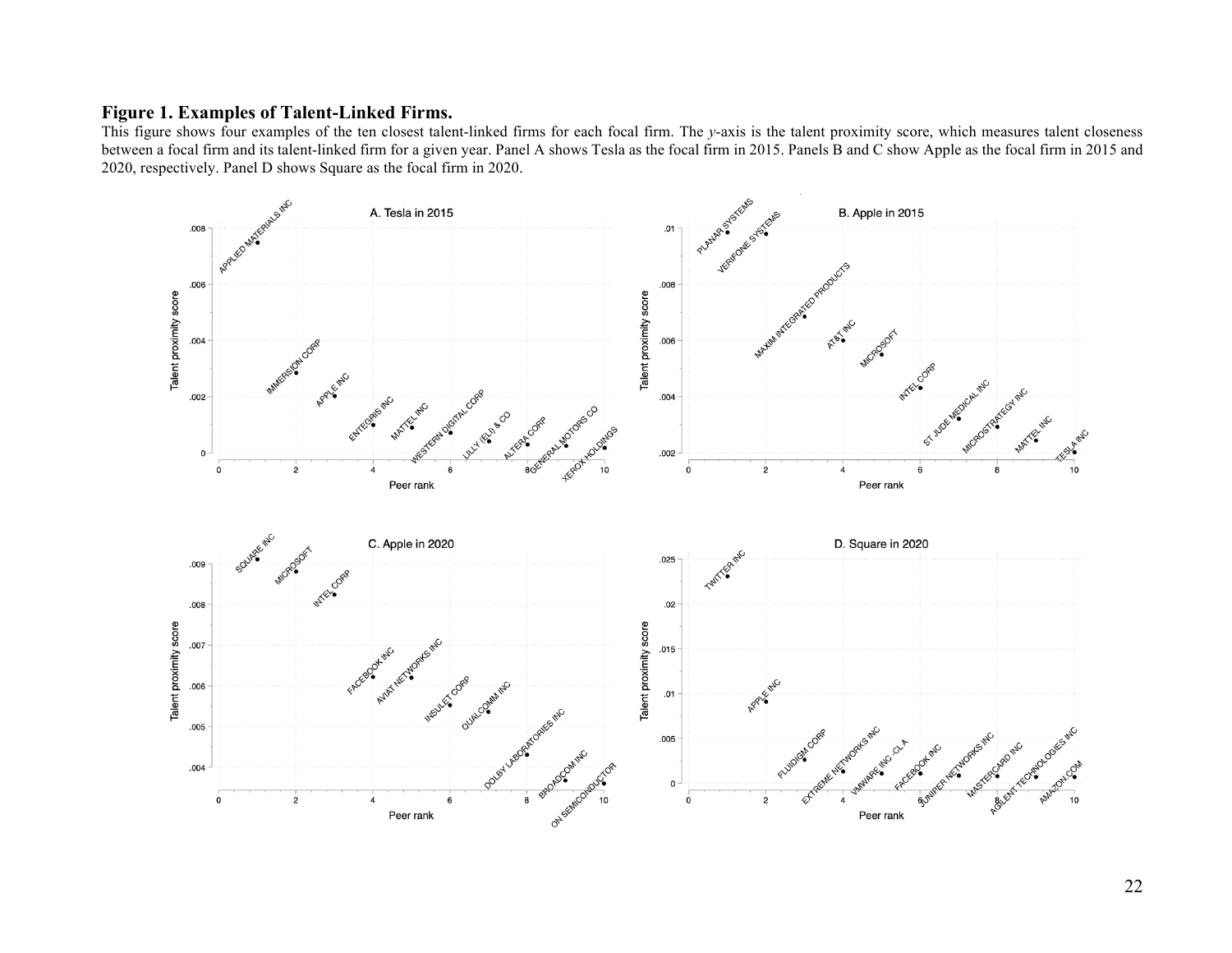## **Figure 2. Distribution of the Average Talent Proximity Score.**

This figure shows the distributions of the average talent proximity score. Panel A graphs the average talent proximity score for the firms that are identified as the closest 100 talent-linked firms to a focal firm. Panel B graphs the relationship between the log of the peer rank and the log average talent proximity score for the firms that are identified as the closest 100 talent-linked firms to a focal firm.

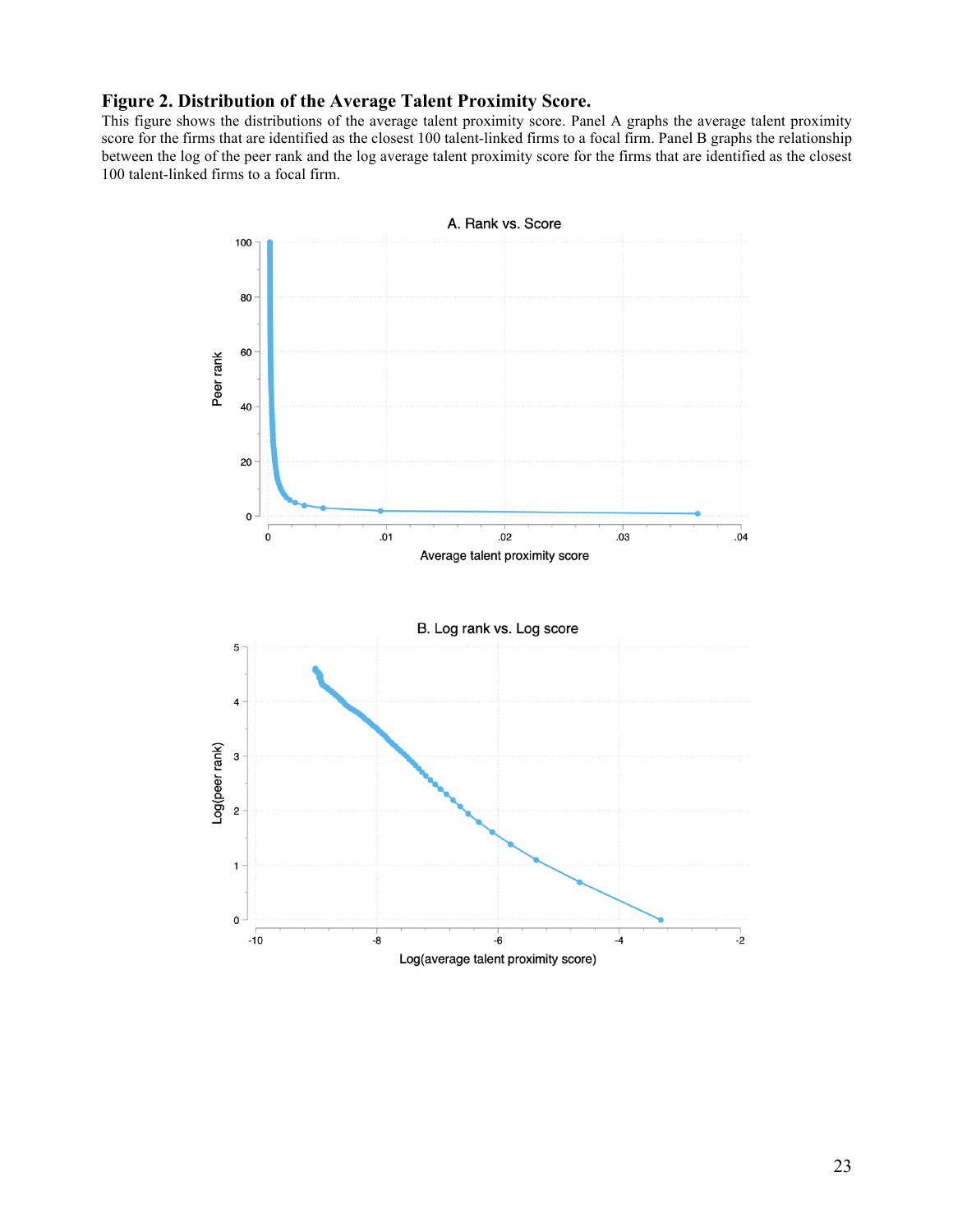#### **Table 1. Sample Construction.**

This table illustrates the filtering process for constructing our main sample. We first download patent data between 1976 and 2020 from the USPTO PatentsView database. We exclude non-utility patents, reissued patents, and patents without matched CRSP firm names (Kogan et al. 2017). We focus on patents of listed firms with common stocks on the NYSE, AMEX, and NASDAQ. We create the talent proximity score as described in Appendix A and match it to the firm-quarter financial data between 1981 and 2020 from the Compustat database. We then match our focal firms with the Text-Based Network Industry Classification (TNIC) score, a pairwise product similarity score, provided by Hoberg and Phillips (2010, 2014). This filtering process leaves us with 2,989 unique focal firms for the period 1989-2020.

| Filtering steps                                                                                                                                                                                                              |                       | No. of obs. |
|------------------------------------------------------------------------------------------------------------------------------------------------------------------------------------------------------------------------------|-----------------------|-------------|
| No. of patents in USPTO Patents View, 1976-2020<br>less: non-utility patents                                                                                                                                                 | 713,852               | 7,626,142   |
| less: reissued patents<br>less: patents without matched CRSP firm names                                                                                                                                                      | 29<br>$-4,486,338$    |             |
| No. of filtered patents in the USPTO, 1976-2020                                                                                                                                                                              |                       | 2,425,923   |
| No. of firms with at least one filtered patent, 1976-2020<br><i>less:</i> share $\text{code} > 11$ , exchange $\text{code} > 3$<br>less: missing Compuastat quarterly data<br>less: no overlap in inventors with other firms | 1,286<br>338<br>2,624 | 7,650       |
| No. of focal firms, 1981-2020                                                                                                                                                                                                |                       | 3,402       |
| No. of focal firms, 1981-2020<br>less: no match in the lagged TNIC score, 1989-2020                                                                                                                                          | 413                   | 3,402       |
| No. of focal firms after matching, 1989-2020 (by Compustat gykey)                                                                                                                                                            |                       | 2,989       |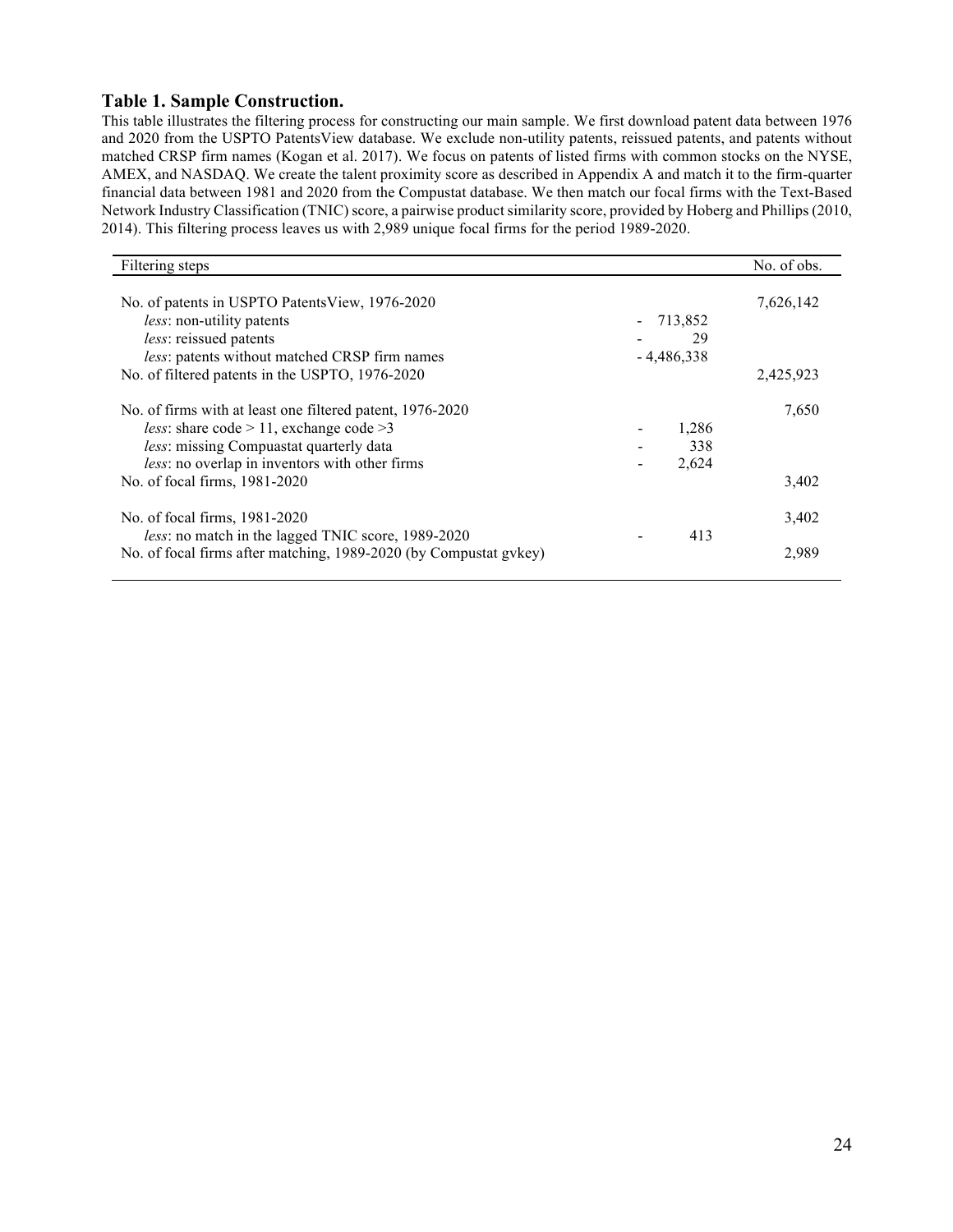## **Table 2. Correspondence with Industry Classifications.**

This table provides the proportion of correspondence between talent-linked firms and other industry classifications. We first sort a focal firm's talent-linked firms by the talent proximity score and identify the focal firm's ten closest talentlinked firms. We report the average proportion that a talent-linked firm falls into the same industry classification as the focal firm. The first column shows the correspondence with the product-market industry classifications developed by Hoberg and Phillips (2010, 2014). The second column shows the correspondence with the technology-linked industry classifications developed by Lee et al. (2019). The rest of the columns reports the results using SIC2, NAICS3, GICS2, and GICS6.

| Peer rank      | Same<br>Product | Same<br>Tech | Same<br>SIC <sub>2</sub> | Same<br>NAICS3 | Same<br>GICS <sub>2</sub> | Same<br>GICS <sub>6</sub> |
|----------------|-----------------|--------------|--------------------------|----------------|---------------------------|---------------------------|
|                | 0.096           | 0.150        | 0.331                    | 0.338          | 0.501                     | 0.242                     |
| $\mathfrak{D}$ | 0.082           | 0.122        | 0.326                    | 0.334          | 0.486                     | 0.227                     |
| 3              | 0.074           | 0.116        | 0.325                    | 0.334          | 0.491                     | 0.224                     |
| $\overline{4}$ | 0.075           | 0.112        | 0.319                    | 0.329          | 0.481                     | 0.222                     |
| 5              | 0.075           | 0.105        | 0.307                    | 0.324          | 0.479                     | 0.217                     |
| 6              | 0.067           | 0.101        | 0.285                    | 0.305          | 0.460                     | 0.199                     |
| 7              | 0.068           | 0.100        | 0.279                    | 0.308          | 0.458                     | 0.196                     |
| 8              | 0.072           | 0.102        | 0.294                    | 0.320          | 0.465                     | 0.204                     |
| 9              | 0.064           | 0.099        | 0.272                    | 0.305          | 0.459                     | 0.195                     |
| 10             | 0.064           | 0.098        | 0.272                    | 0.306          | 0.448                     | 0.192                     |
| Total          | 0.074           | 0.110        | 0.301                    | 0.323          | 0.473                     | 0.212                     |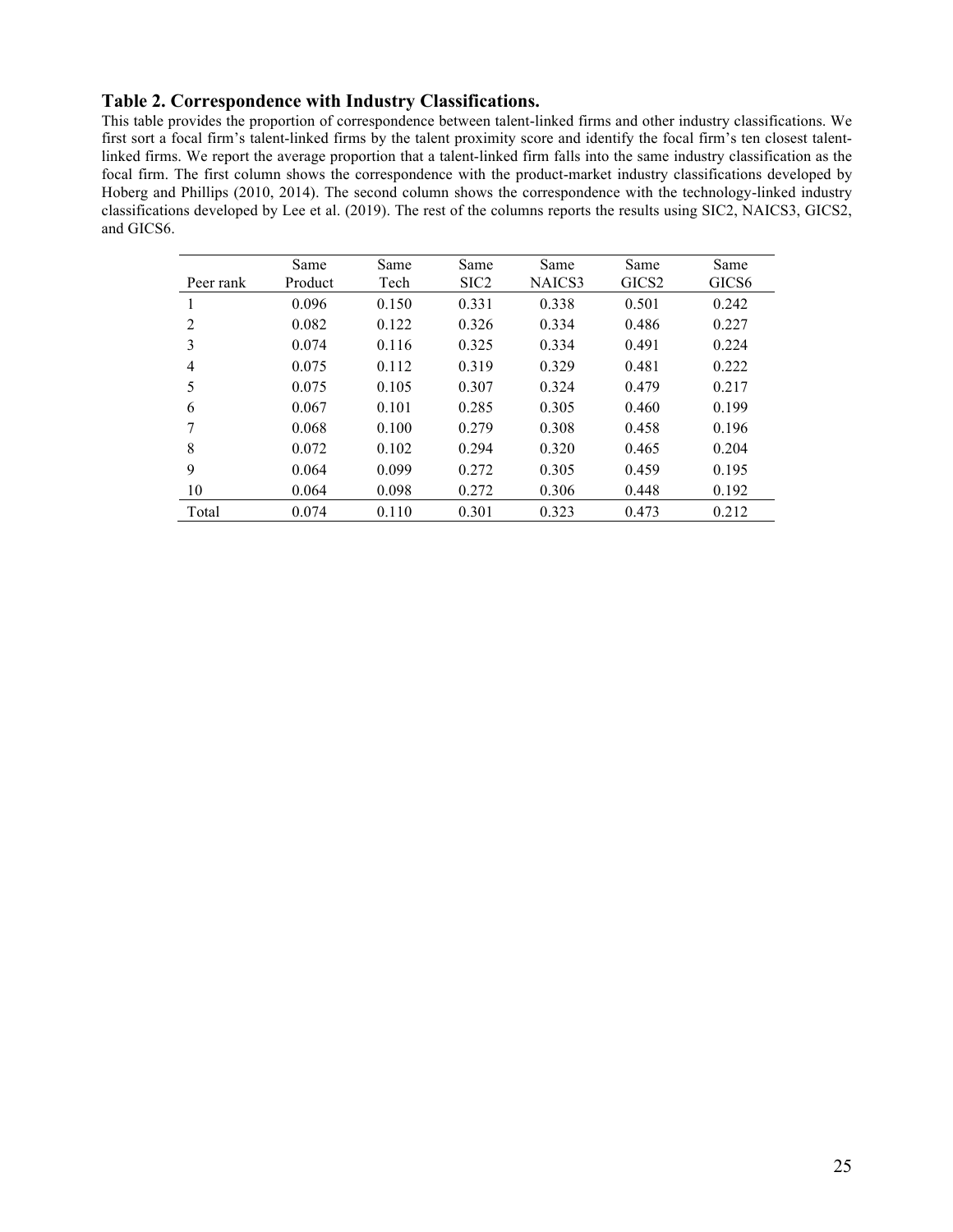## **Table 3. Comparison of** *R2* **Values: Monthly Returns.**

This table reports the average  $R^2$  values from monthly cross-section regressions of the following model spanning from January 1989 to December 2020:  $RET_{it} = \alpha_t + \beta_t RET_{pt} + \epsilon_{it}$ , where  $RET_{pt}$  represents the returns of a portfolio of peers. Column 1 uses a portfolio consisting of the closest ten talent-linked firms. Column 2 uses a portfolio consisting of the closest ten product-market peers (Hoberg and Phillips 2010, 2014), and Column 3 uses a portfolio consisting of the closest ten technology-linked peers (Lee et al. 2019). Column 4 shows the differences in average  $R^2$  between the talent-linked portfolio and the product-market portfolio, and Column 5 shows the differences in average *R<sup>2</sup>* between the talent-linked portfolio and the technology-linked portfolio. Panel B shows the results using a portfolio consisting of the closest ten talent-linked firms excluding product market peers or tech-linked peers. We also include the results using a portfolio consisting of the closest ten talent-linked firms excluding peers that overlap in executive space. Following Erkens (2011), we rely on the ExecuComp data to identify executives. Standard errors are shown in italics, and \*\*\*, \*\*, and \* denote significance levels at the 1%, 5%, and 10%, respectively.

| Panel A: Baseline result                   |               |                |             |                  |                    |
|--------------------------------------------|---------------|----------------|-------------|------------------|--------------------|
|                                            | Talent<br>(1) | Product<br>(2) | Tech<br>(3) | $(1)-(2)$<br>(4) | $(1) - (3)$<br>(5) |
| $RET_{pt}$                                 | $0.365***$    | $0.239***$     | $0.138***$  | $0.127***$       | $0.228***$         |
|                                            | 0.005         | 0.004          | 0.003       | 0.004            | 0.005              |
| Number of months                           | 384           | 384            | 384         | 384              | 384                |
| Panel B: $R^2$ after excluding other peers |               |                |             |                  |                    |
|                                            | Talent        | Product        | Tech        | Talent-Product   | Talent-Tech        |
|                                            | (1)           | (2)            | (3)         | (4)              | (5)                |
| $RET_{pt}$ (excluding product-             | $0.370***$    | $0.239***$     | $0.138***$  | $0.131***$       | $0.232***$         |
| market peers)                              | 0.005         | 0.004          | 0.003       | 0.005            | 0.005              |
| $RET_{pt}$ (excluding tech-                | $0.373***$    | $0.239***$     | $0.138***$  | $0.134***$       | $0.235***$         |
| linked peers)                              | 0.005         | 0.004          | 0.003       | 0.005            | 0.005              |
| $RET_{pt}$ (excluding executive-           | $0.324***$    | $0.219***$     | $0.139***$  | $0.105***$       | $0.185***$         |
| linked peers)                              | 0.005         | 0.004          | 0.003       | 0.005            | 0.005              |

Number of months 384 384 384 384 384 384 384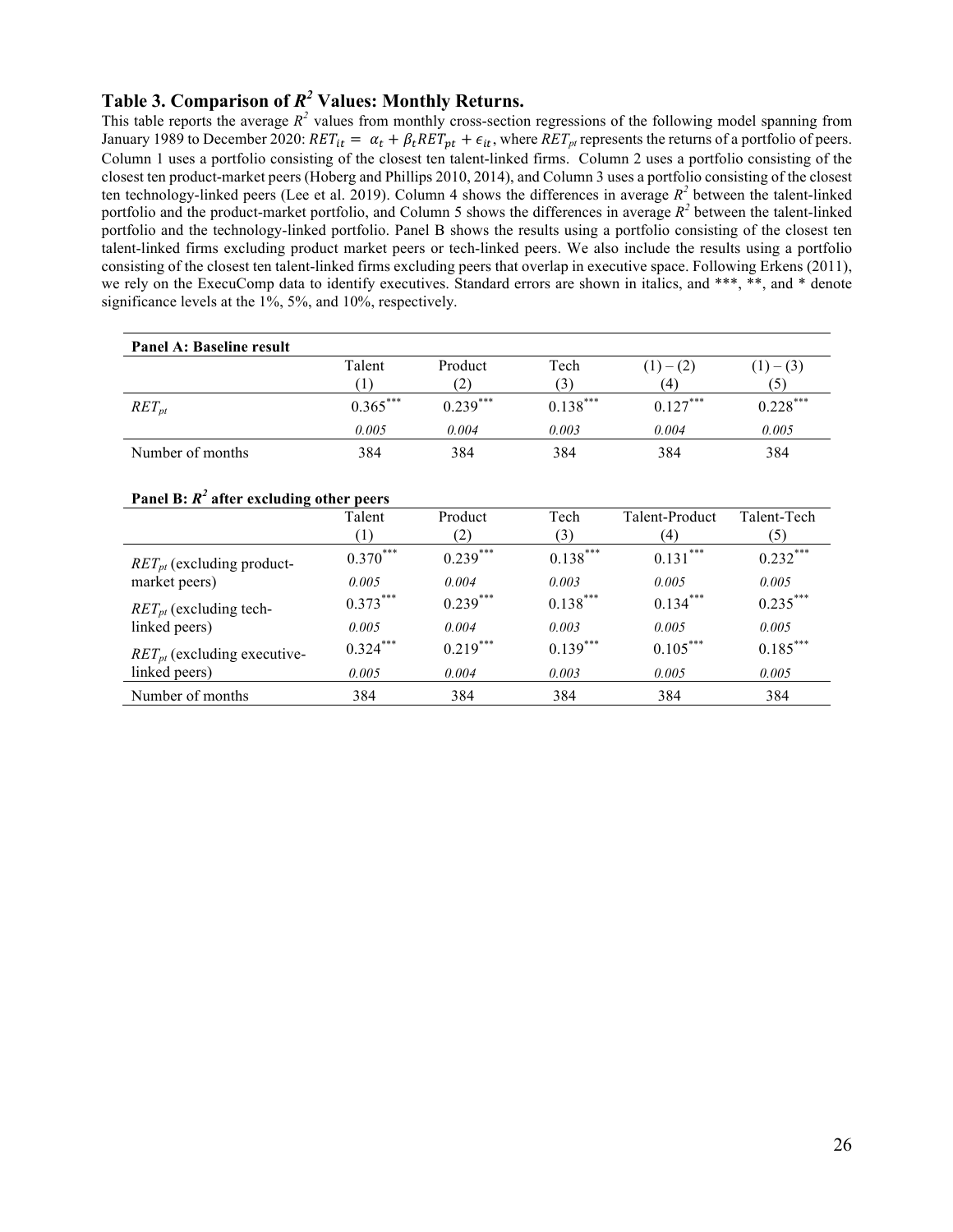## **Table 4. Comparison of** *R2* **Values: Fundamental Characteristics.**

This table reports the average  $R^2$  values from monthly cross-section regressions of the following model spanning from the first quarter of 1989 to the fourth quarter of 2020: Fundamental<sub>it</sub> =  $\alpha_t + \beta_t$ Fundamental<sub>pt</sub> +  $\epsilon_{it}$ , where  $Fundamental<sub>pt</sub>$  represents the fundamental measure of a portfolio of peers. All variables are described in Appendix A. Column 1 uses a portfolio consisting of the closest ten talent-linked firms. Column 2 uses a portfolio consisting of the closest ten product-market peers, and Column 3 uses a portfolio consisting of the closest ten technology-linked peers. Column 4 shows the differences in average  $R^2$  between the talent-linked portfolio and the product-market portfolio, and Column 5 shows the differences in average *R<sup>2</sup>* between the talent-linked portfolio and the technology-linked portfolio. All the variables that we examined are wisorized at 1% and 99%. Standard errors are shown in italics, and \*\*\*, \*\*, and \* denote significance levels at the 1%, 5%, and 10%, respectively.

|                                   | Talent                 | Product                | Tech                   | $(1) - (2)$              | $(1) - (3)$          |
|-----------------------------------|------------------------|------------------------|------------------------|--------------------------|----------------------|
|                                   | (1)                    | (2)                    | (3)                    | (4)                      | (5)                  |
| <b>Valuation multiples</b>        |                        |                        |                        |                          |                      |
| $P/B_{pt}$                        | $0.347***$             | $0.197***$             | $0.102\sp{***}$        | $0.150^\mathrm{***}$     | $0.245***$           |
|                                   | 0.010                  | 0.005                  | 0.005                  | 0.011                    | 0.011                |
| $P/E_{pt}$                        | $0.313***$             | $0.098***$             | $0.058^{\ast\ast\ast}$ | $0.215***$               | $0.255***$           |
|                                   | 0.012                  | 0.003                  | 0.003                  | 0.012                    | 0.012                |
| $EV/S_{pt}$                       | $0.274***$             | $0.218^{\ast\ast\ast}$ | $0.122***$             | $0.056\sp{*}^{***}$      | $0.152\sp{***}$      |
|                                   | 0.012                  | $0.006\,$              | 0.006                  | 0.013                    | 0.013                |
| <b>Financial statement ratios</b> |                        |                        |                        |                          |                      |
| $ROE_{pt}$                        | $0.326\sp{*}^{***}$    | $0.169^{***}$          | $0.091^{\ast\ast\ast}$ | $0.157^{\ast\ast\ast}$   | $0.236\sp{***}$      |
|                                   | 0.011                  | 0.005                  | 0.005                  | 0.012                    | 0.013                |
| $ROA_{pt}$                        | $0.350***$             | $0.186^{\ast\ast\ast}$ | $0.088^{\ast\ast\ast}$ | $0.165***$               | $0.262^{***}$        |
|                                   | 0.009                  | 0.006                  | 0.005                  | 0.012                    | 0.011                |
| Asset turnover <sub>pt</sub>      | $0.265***$             | $0.210^{\ast\ast\ast}$ | $0.118^{\ast\ast\ast}$ | $0.055^{***}$            | $0.148^{***}$        |
|                                   | 0.012                  | 0.006                  | 0.006                  | 0.013                    | 0.013                |
| Profit margin $_{pt}$             | $0.266\sp{*}^{**}$     | $0.217^{***}$          | $0.116^{\ast\ast\ast}$ | ${0.049}^{\ast\ast\ast}$ | $0.149***$           |
|                                   | 0.012                  | 0.005                  | 0.006                  | 0.013                    | 0.014                |
| $Leverage_{pt}$                   | $0.341***$             | $0.187^{\ast\ast\ast}$ | $0.081^{\ast\ast\ast}$ | $0.154^{***}$            | $0.260^\mathrm{***}$ |
|                                   | 0.013                  | 0.005                  | 0.004                  | 0.012                    | 0.012                |
| Sales growth <sub>pt</sub>        | $0.316^{\ast\ast\ast}$ | $0.149***$             | $0.078^{\ast\ast\ast}$ | 0.167                    | $0.238***$           |
|                                   | 0.012                  | 0.006                  | 0.005                  | 0.013                    | 0.012                |
| Number of quarters                | 128                    | 128                    | 128                    | 128                      | 128                  |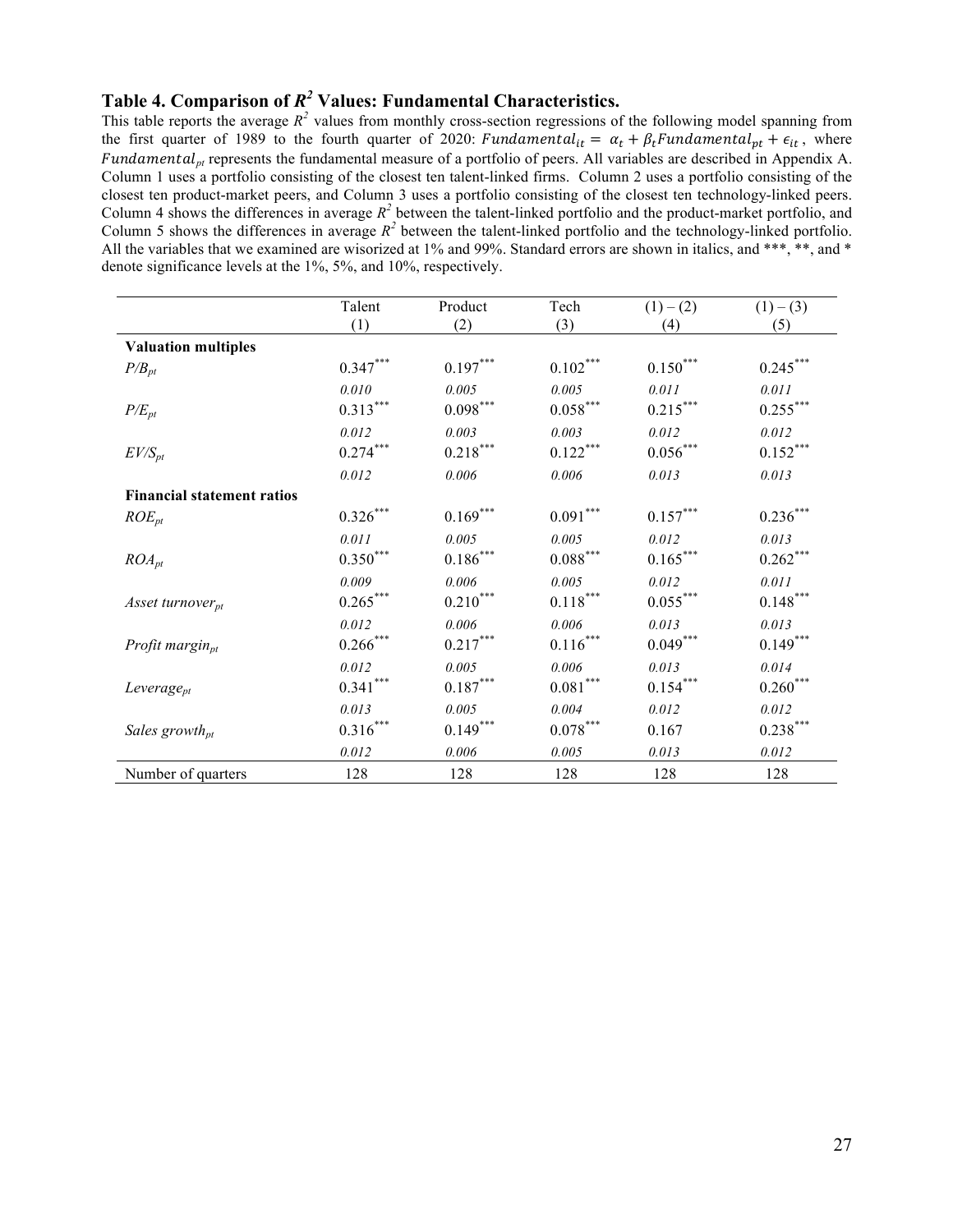## **Table 5. Comparison of** *R2* **Values: Innovation Characteristics.**

This table reports the average  $R^2$  values from monthly cross-section regressions of the following model: *Innovation*<sub>it</sub> =  $\alpha_t + \beta_t$ *Innovation<sub>pt</sub>* +  $\epsilon_{it}$ , where *Innovation<sub>pt</sub>* represents the innovation measure of a portfolio of peers. All variables are described in Appendix A. Column 1 uses a portfolio consisting of the closest ten talent-linked firms. Column 2 uses a portfolio consisting of the closest ten product-market peers, and Column 3 uses a portfolio consisting of the closest ten technology-linked peers. Column 4 shows the differences in average  $R^2$  between the talent-linked portfolio and the product-market portfolio, and Column 5 shows the differences in average  $R^2$  between the talent-linked portfolio and the technology-linked portfolio. We winsorize all the variables at 1% and 99%. Standard errors are shown in italics, and \*\*\*, \*\*, and \* denote significance levels at the 1%, 5%, and 10%, respectively.

|                               | Talent                 | Product                | Tech                   | $(1) - (2)$            | $(1) - (3)$              |
|-------------------------------|------------------------|------------------------|------------------------|------------------------|--------------------------|
|                               | (1)                    | (2)                    | (3)                    | (4)                    | (5)                      |
| <b>Innovation values</b>      |                        |                        |                        |                        |                          |
| Patent value $_{pt}$          | $0.447\sp{*}^{**}$     | $0.337^{\ast\ast\ast}$ | $0.208^{\ast\ast\ast}$ | $0.110^{\ast\ast\ast}$ | $0.239***$               |
|                               | 0.009                  | 0.009                  | 0.005                  | $0.008\,$              | 0.009                    |
| Forward citation $p_t$        | $0.432***$             | $0.335^{***}$          | $0.257***$             | $0.099***$             | $0.177***$               |
|                               | 0.008                  | 0.005                  | 0.004                  | 0.006                  | 0.009                    |
| <b>Innovation novelty</b>     |                        |                        |                        |                        |                          |
| New word $_{pt}$              | $0.447^{\ast\ast\ast}$ | $0.342***$             | $0.287***$             | $0.106***$             | $0.160^\mathrm{***}$     |
|                               | 0.007                  | 0.008                  | 0.006                  | 0.006                  | 0.005                    |
| New word reuse <sub>pt</sub>  | $0.443***$             | $0.327^{***}$          | $0.275***$             | $0.116^{\ast\ast\ast}$ | $0.168^{\ast\ast\ast}$   |
|                               | $0.007\,$              | $0.007\,$              | 0.005                  | 0.006                  | 0.006                    |
| $1$ -Backward <sub>pt</sub>   | $0.494***$             | $0.314^{***}$          | $0.203***$             | $0.180^{\ast\ast\ast}$ | $0.291***$               |
|                               | 0.009                  | 0.011                  | 0.005                  | 0.009                  | 0.010                    |
| $F/B_{pt}$                    | $0.495***$             | $0.311^{\ast\ast\ast}$ | $0.206\sp{***}$        | $0.184\sp{***}$        | ${0.288}^{\ast\ast\ast}$ |
|                               | 0.009                  | 0.010                  | 0.005                  | 0.009                  | 0.011                    |
| <b>Innovation activities</b>  |                        |                        |                        |                        |                          |
| # patent application $_{pt}$  | $0.451^{\ast\ast\ast}$ | $0.383^{***}$          | $0.273***$             | $0.068^{\ast\ast\ast}$ | $0.178^{\ast\ast\ast}$   |
|                               | $0.007\,$              | $0.008\,$              | 0.005                  | $0.008\,$              | 0.009                    |
| # patent issued <sub>pt</sub> | $0.441^{\ast\ast\ast}$ | $0.359^{***}$          | $0.275***$             | $0.082\sp{***}$        | $0.166\sp{*}^{**}$       |
|                               | 0.007                  | 0.007                  | 0.005                  | 0.006                  | 0.010                    |
| Number of quarters            | 128                    | 128                    | 128                    | 128                    | 128                      |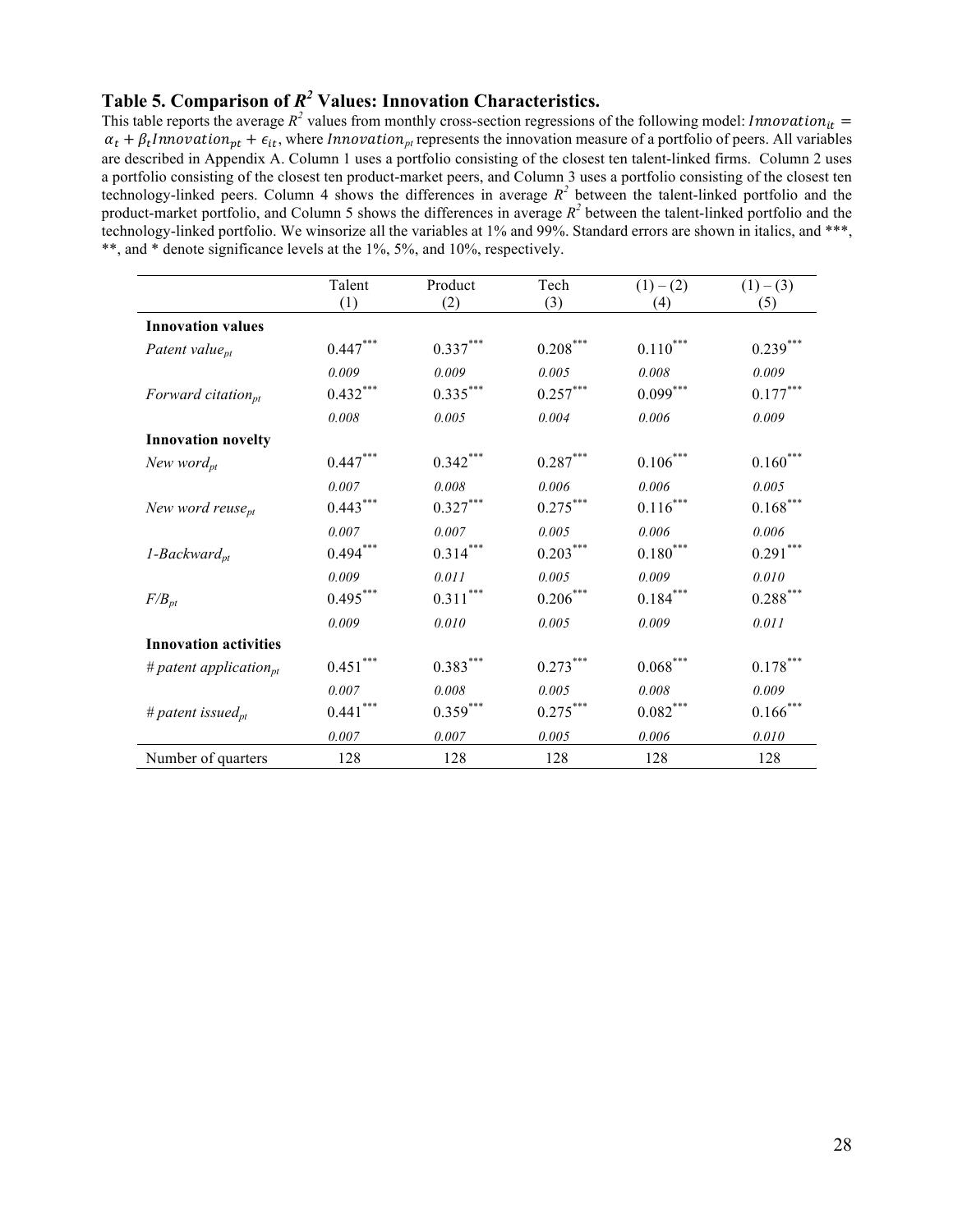### **Table 6.** *R2* **Robustness Test: Sub-Periods and Alternative Portfolio Size.**

This table reports the average  $R^2$  values from monthly cross-section regressions of the following model:  $RET_{it} = \alpha_t +$  $\beta_t RET_{pt} + \epsilon_{it}$ , where  $RET_{pt}$  represents the returns of a portfolio of peers. Panel A shows the results using three subperiods. In Panel A, Column 1 uses a portfolio consisting of the closest ten talent-linked firms. Column 2 of Panel A uses a portfolio consisting of the closest ten product-market peers, and Column 3 uses a portfolio consisting of the closest ten technology-linked peers. In Panel A, Column 4 shows the differences in average  $\mathbb{R}^2$  between the talent-linked portfolio and the product-market portfolio, and Column 5 shows the differences in average  $R^2$  between the talent-linked portfolio and the technology-linked portfolio. Panel B shows the sensitivity of the results to the number of peers used in the portfolio. Standard errors are shown in italics, and \*\*\*, \*\*, and \* denote significance levels at the 1%, 5%, and 10%, respectively.

| Panel A: Sample sub-periods         |                            |                          |                               |                        |                                 |  |  |
|-------------------------------------|----------------------------|--------------------------|-------------------------------|------------------------|---------------------------------|--|--|
|                                     | Talent<br>$\left(1\right)$ | Product<br>(2)           | Tech<br>(3)                   | $(1) - (2)$<br>(4)     | $(1) - (3)$<br>(5)              |  |  |
| Jan. 1989 - Dec. 2000               | $0.459$ ***                | $0.290***$               | $0.145***$                    | $0.170$ <sup>***</sup> | $0.315$ ***                     |  |  |
| Jan. 2001 - Dec. 2010               | 0.005<br>$0.348***$        | 0.006<br>$0.209***$      | 0.005<br>$0.142***$           | 0.008<br>$0.139***$    | 0.007<br>$0.205***$             |  |  |
| Jan. 2011 - Dec. 2020               | 0.006<br>$0.270***$        | 0.006<br>$0.207***$      | 0.004<br>$0.124***$           | 0.006<br>$0.063***$    | 0.005<br>$0.145***$             |  |  |
|                                     | 0.005                      | 0.006                    | 0.004                         | 0.007                  | 0.006                           |  |  |
| Panel B: Alternative portfolio size |                            |                          |                               |                        |                                 |  |  |
|                                     | Talent<br>$\left(1\right)$ | Product<br>(2)           | Tech<br>(3)                   | Talent-Product<br>(4)  | Talent-Tech<br>(5)              |  |  |
| Top 10 peers                        | $0.365***$                 | $0.239***$               | $0.138***$                    | $0.127***$             | $0.228***$                      |  |  |
| Top 15 peers                        | 0.005<br>$0.365***$        | 0.004<br>$0.214***$      | 0.003<br>$0.097***$           | 0.004<br>$0.151***$    | 0.005<br>$0.268***$             |  |  |
| Top 20 peers                        | 0.005<br>$0.362***$        | 0.004<br>$0.201\sp{***}$ | 0.002<br>$0.080^\mathrm{***}$ | 0.005<br>$0.160***$    | 0.005<br>$0.281^{\ast\ast\ast}$ |  |  |
|                                     | 0.005                      | 0.004                    | 0.002                         | 0.005                  | 0.005                           |  |  |
| Number of months                    | 384                        | 384                      | 384                           | 384                    | 384                             |  |  |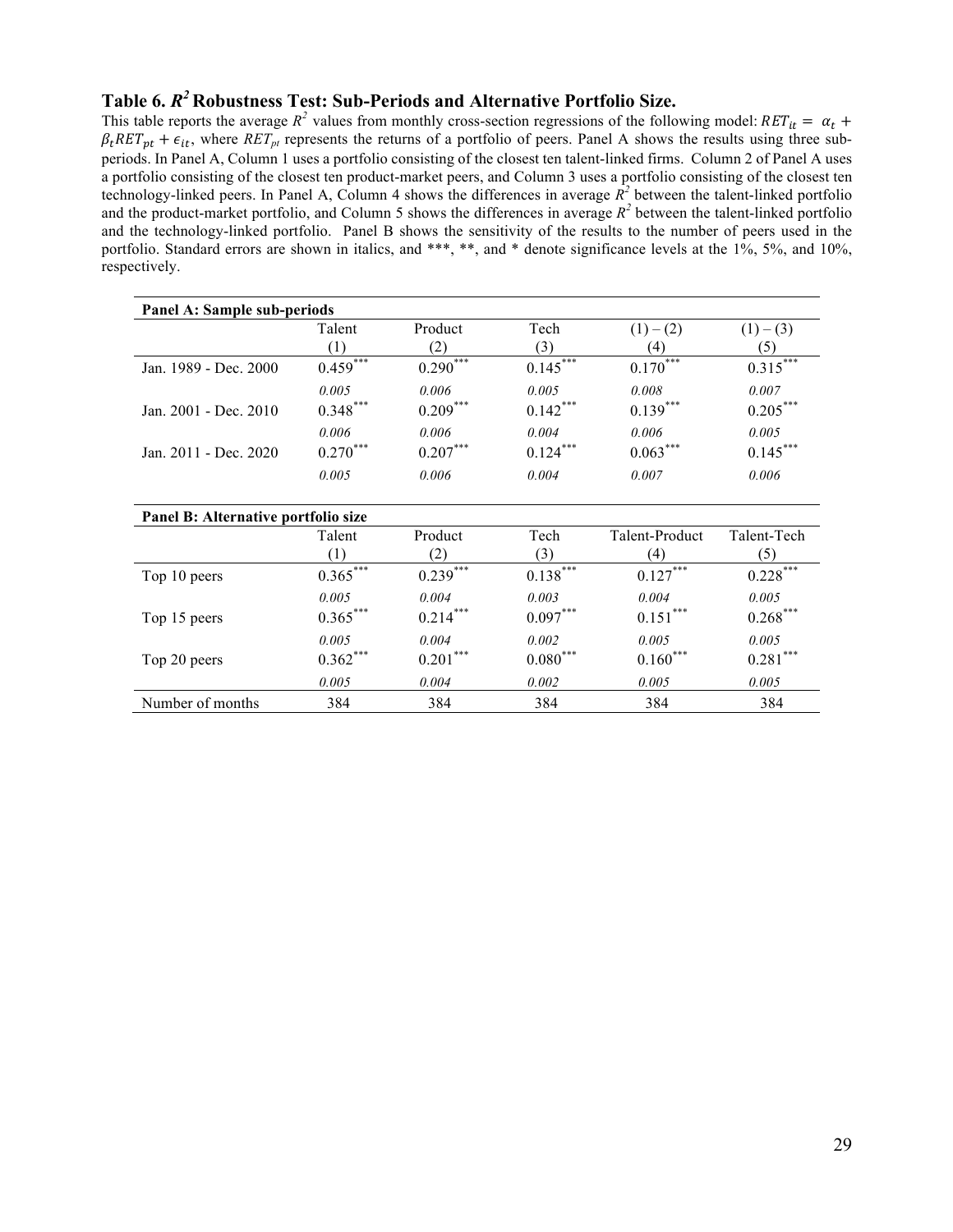## **Table 7.** *R2* **Robustness Test: Other Economic Linkages.**

This table reports the average  $R^2$  values from monthly cross-section regressions of the following model spanning from January 1989 to December 2020:  $RET_{it} = \alpha_t + \beta_t RET_{pt} + \epsilon_{it}$ , where  $RET_{pt}$  represents the returns of a portfolio of peers. Panel A uses a portfolio consisting of the closest ten talent-linked firms. Columns 2 and 3 use a portfolio consisting of the focal firms' customers and suppliers, respectively. These portfolios closely follow Menzly and Ozbas (2010) and rely on Bureau of Economic Analysis Input-Output data. Column 4 uses a portfolio of the same line of businesses by creating pseudo-conglomerate returns (Cohen and Lou, 2012). We use Compustat Segment data to identify each firm's business lines. In Panel A, Column 5 shows the differences in average  $R^2$  between the talent-linked portfolio and the customer portfolio, and Column 7 shows the differences in average  $\overline{R}^2$  between the talent-linked portfolio and the business-line portfolio. Standard errors are shown in italics, and \*\*\*, \*\*, and \* denote significance levels at the 1%, 5%, and 10%, respectively.

|            | Talent     | Customer   | Supplier   | <b>Business</b> | $(1)-(2)$      | $(1) - (3)$ | $(1) - (4)$ |
|------------|------------|------------|------------|-----------------|----------------|-------------|-------------|
|            |            | (2)        | (3)        | (4)             | $\mathfrak{I}$ | (6)         |             |
| $RET_{pt}$ | $0.365***$ | $0.005***$ | $0.005***$ | $0.007***$      | $0.364***$     | $0.364***$  | $0.364***$  |
|            | 0.005      | 0.000      | 0.000      | 0.001           | 0.005          | 0.005       | 0.005       |
| $#$ months | 384        | 384        | 384        | 384             | 384            | 384         | 384         |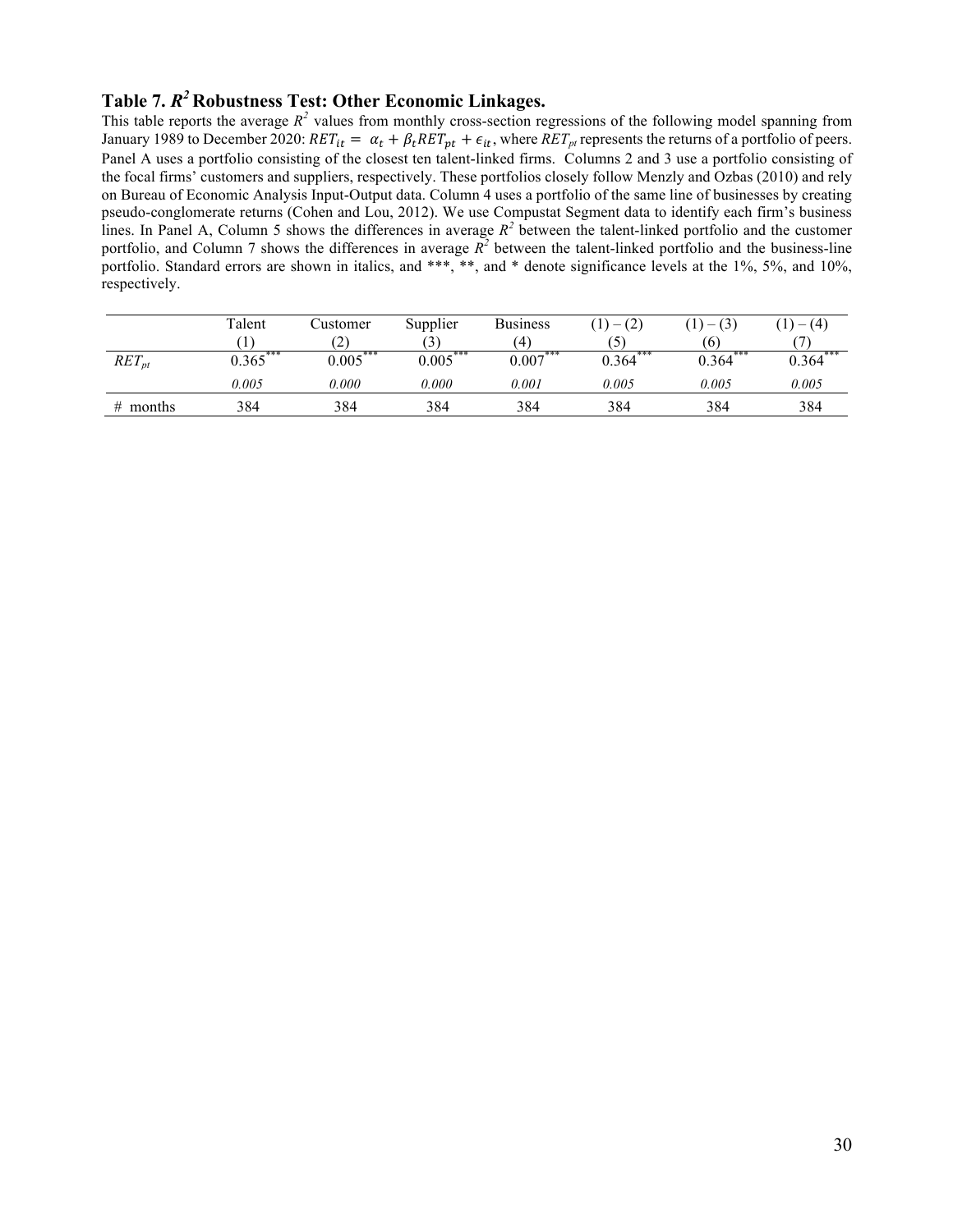#### **Table 8. Intensity of Talent Linkages.**

This table reports the average  $R^2$  values from monthly cross-section regressions of the following model spanning from January 1989 to December 2020:  $RET_{it} = \alpha_t + \beta_t RET_{pt} + \epsilon_{it}$ , where  $RET_{pt}$  represents the returns of a portfolio of peers. The first row is the baseline result from Table 3. The second row uses the returns of a portfolio of talent-linked firms that are overlapped with only inventors with the above median number of patents. The third row uses the returns of a portfolio of talent-linked firms that are overlapped with only inventors with the above median number of coauthors. The fourth row uses the returns of a portfolio of talent-linked firms that are overlapped with only inventors with the below median number of technology classes. The last row uses the returns of a portfolio of talent-linked firms that are overlapped with only inventors with the below median number of technology classes and the above median number of coauthor classes. Standard errors are shown in italics, and \*\*\*, \*\*, and \* denote significance levels at the 1%, 5%, and 10%, respectively.

|                               | Talent           | Product    | Tech       | $(1)-(2)$  | $(1) - (3)$ |
|-------------------------------|------------------|------------|------------|------------|-------------|
|                               | $\left(1\right)$ | (2)        | (3)        | (4)        | (5)         |
| $RET_{pt}$                    | $0.365***$       | $0.239***$ | $0.138***$ | $0.127***$ | $0.228***$  |
|                               | 0.005            | 0.004      | 0.003      | 0.004      | 0.005       |
| $# Patens$ >median            | $0.367***$       | $0.239***$ | $0.138***$ | $0.128***$ | $0.229***$  |
|                               | 0.005            | 0.004      | 0.003      | 0.005      | 0.005       |
| $\#$ Coauthor>median          | $0.433***$       | $0.239***$ | $0.138***$ | $0.195***$ | $0.296***$  |
|                               | 0.006            | 0.004      | 0.003      | 0.006      | 0.006       |
| $\# Tech \; class \le median$ | $0.768***$       | $0.239***$ | $0.138***$ | $0.530***$ | $0.630***$  |
|                               | 0.008            | 0.004      | 0.003      | 0.008      | 0.008       |
| $\#$ Coauthor >median         | $0.845***$       | $0.238***$ | $0.138***$ | $0.606***$ | $0.707***$  |
| $&$ # Tech class < median     | 0.007            | 0.004      | 0.003      | 0.007      | 0.007       |
| Number of months              | 384              | 384        | 384        | 384        | 384         |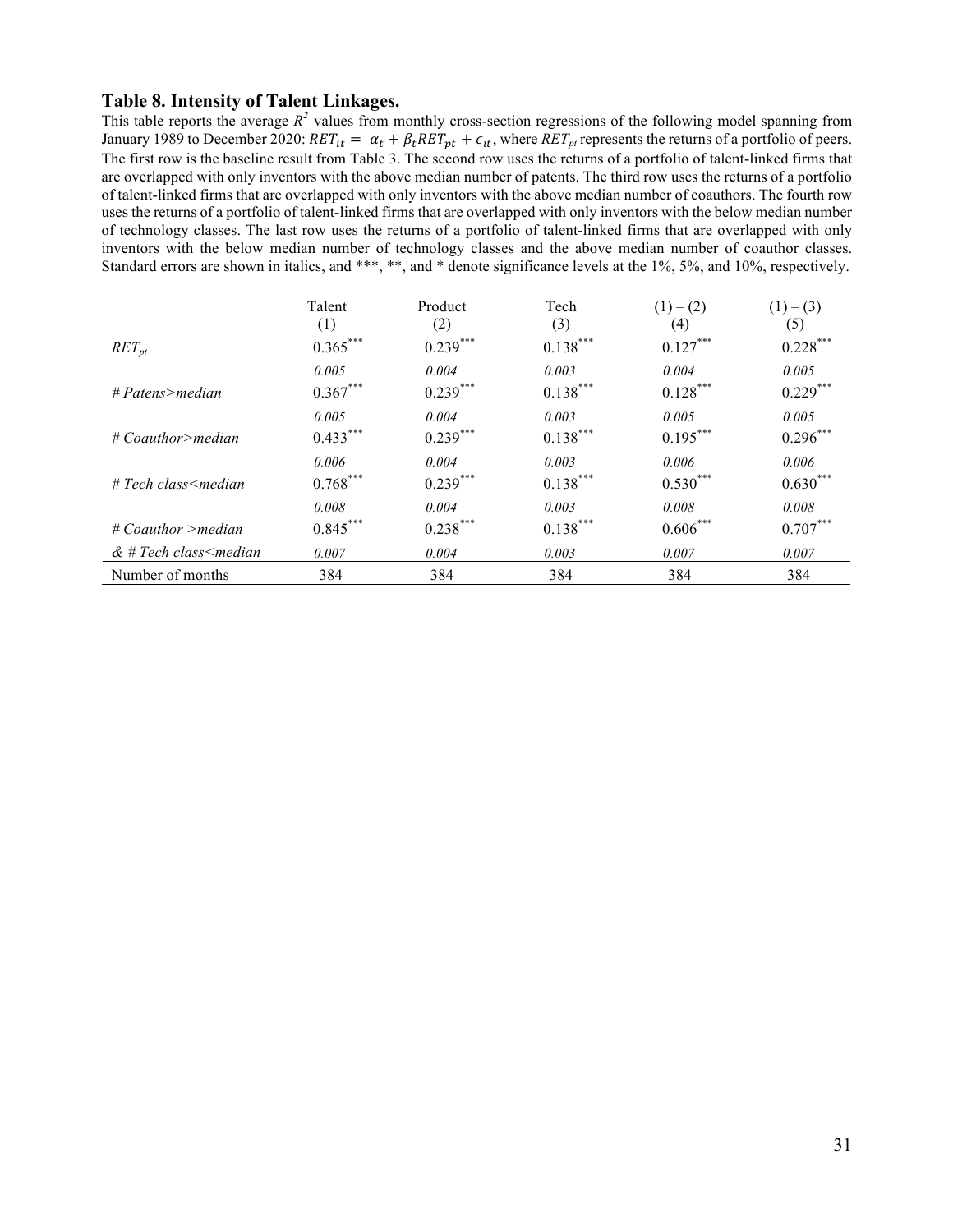## **INTERNET APPENDIX**

## **for**

# **Talent-Linked Firms \***

Jae Hyoung Kim Jongsub Lee *Stockholm School of Economics* SNU Business School and Swedish House of Finance and Seoul National Universed

*and Seoul National University* 

## **(NOT INTENDED FOR PUBLICATION)**

 $\overline{a}$ 

<sup>\*</sup> Author addresses: jae.hyoung.kim@hhs.se and jongsub.lee@snu.ac.kr.